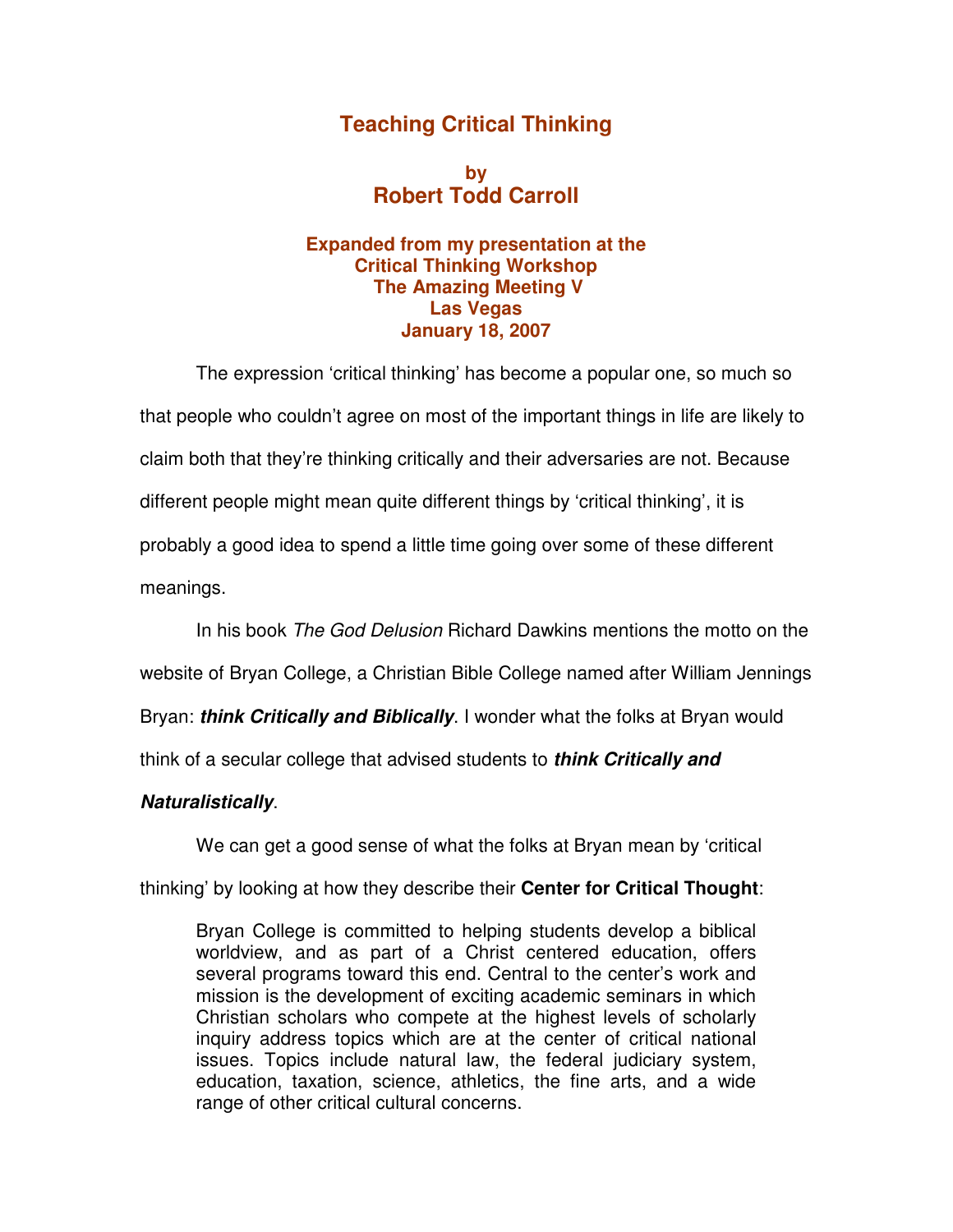Through the presentation of four seminars annually, the Center enables our academic departments on a regular multiyear basis to discuss in depth a relevant cultural issue of significance stemming from their own disciplines.

It seems that what the folks at Bryan mean by 'critical thinking' is thinking about issues that are of critical concern to them in their mission to promote a biblical worldview and thinking about them in ways that are in accord with how they understand that worldview.

They're not the only ones who understand 'critical thinking' in this way. For example, this is also what the school board in Cobb Country, Georgia, meant when it said that it was trying to encourage *critical thinking* by requiring a warning sticker to be placed on all biology texts. What they wanted to encourage was doubting a view they considered contrary to their understanding of the Bible. In their view, if you can encourage students to doubt a whole area of science that conflicts with a biblical worldview, you are encouraging critical thinking.

This view of critical thinking is not the one that has dominated the thinking of the majority of people who teach critical thinking, who study it and write theoretical papers about it, who produce textbooks on the subject, and the like. The consensus of that group is that critical thinking requires *open-mindedness*. You're not encouraging an attitude of open-mindedness by telling students that what they are about to study should not be taken as fact even though the consensus of the scientific community is that it is fact. You're not encouraging open-mindedness when you advise students to think critically *and* biblically.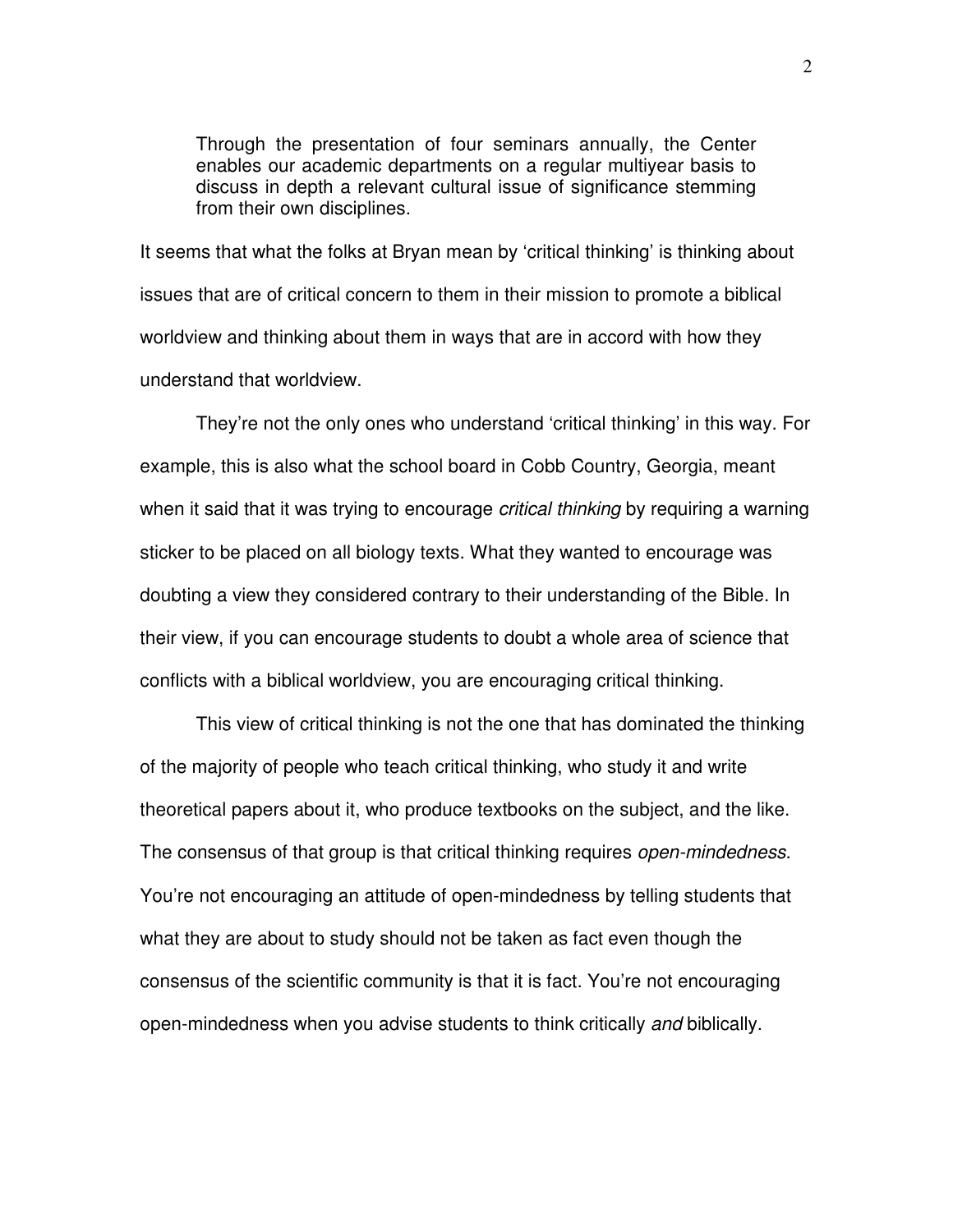Furthermore, critical thinking requires a fair-minded consideration of alternative viewpoints, but the Cobb county school board was *discouraging* rather than encouraging fair-minded inquiry. It was mainly interested in raising doubts about evolution, which it presumably thought would enhance its own creationist beliefs. The board was not encouraging the legitimate investigation and study of various alternative evolutionary mechanisms. It was not interested in advancing inquiry but in advancing its own religious beliefs. It was specifically endorsing a false dichotomy: that any criticism of evolution implies the "only" alternative, creationism.

Using critical thinking skills to support your beliefs and to undermine opposing viewpoints is certainly legitimate, but it is a mistake to identify critical thinking with these two activities. The catalogue description for the Liberal Arts Program at Bryan college specifies that thinking critically will enable the students to "relate ideas historically and logically and compare and contrast competing views." That sounds promising, since the disposition to be open-minded enough to take seriously viewpoints that contrast with one's own is essential to being a critical thinker. But I wonder how seriously the teachers and the students at Bryan College take the viewpoints of people like Darwin, Dennett, or Dawkins. Bryan college is located in Dayton, Tennessee, where, in 1925 William Jennings Bryan successfully defended a Tennessee state law that made it illegal to teach in a state school "any theory that denies the story of the Divine Creation of man as taught in the Bible, and to teach instead that man has descended from a lower order of animals." Would the professors of biology at Bryan College encourage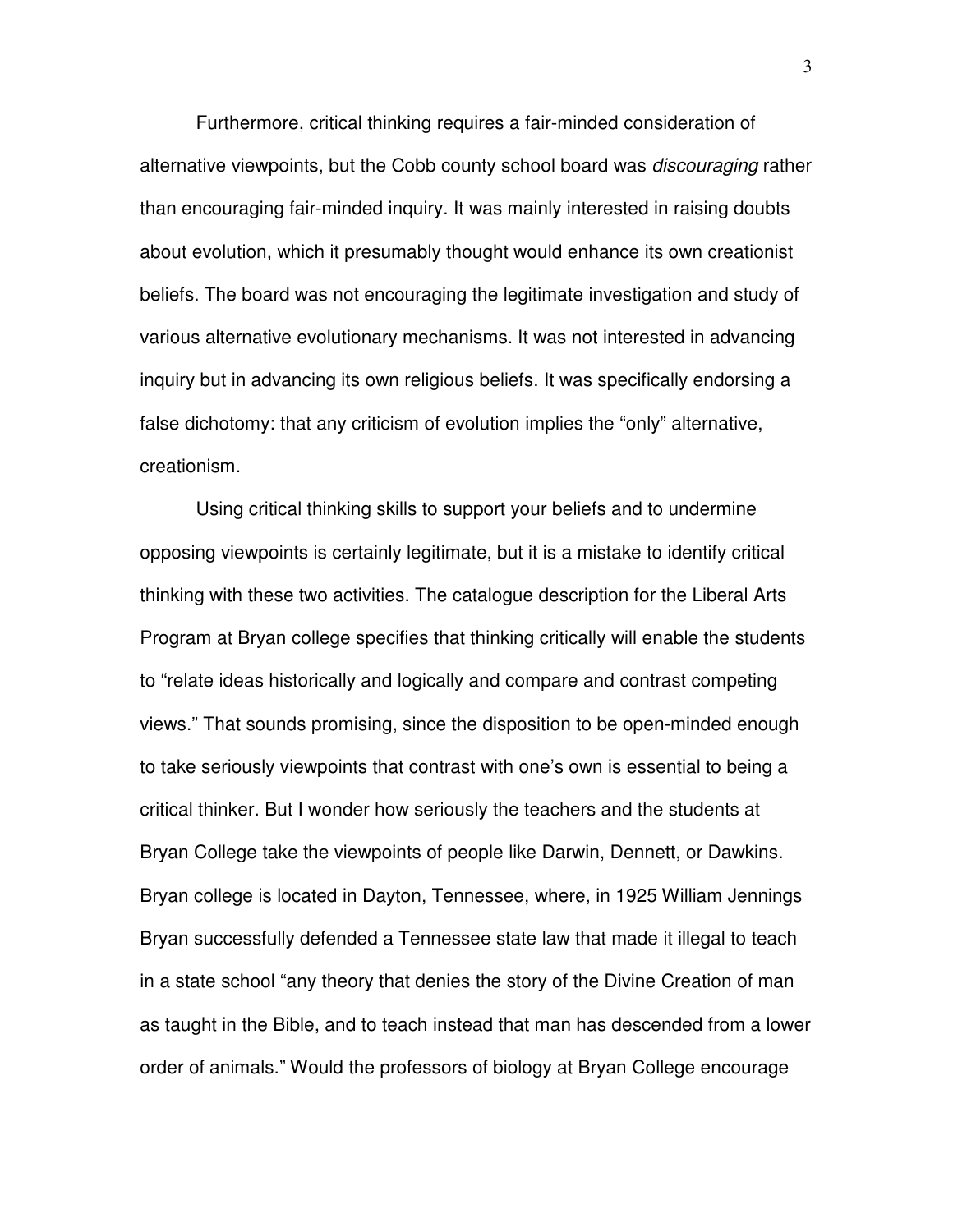their students to consider that their biblical worldview might be wrong and that the theory of natural selection might be correct? This is an important question because critical thinking is much more than a set of logical skills that one uses to defend one's beliefs and refute the opposition. In fact, critical thinking is antithetical to using logical and argumentative skill to promote a particular worldview *that itself is considered immune from scrutiny*.

One of the key elements of critical thinking is the recognition that one's worldview can be a major hindrance to being fair-minded. A minimum requirement of fair-mindedness is a willingness to take seriously viewpoints opposed to your own. In other words, you have to be willing to admit that you might be wrong. To exempt one's own worldview from critical evaluation is common enough, but if we want to teach our students to think critically we must teach them to try to understand how one's worldview is likely to be embedded with prejudices, biases, and false notions. We have to remind our students that everything we experience or remember is filtered through that set of beliefs and values that make up one's worldview. To think critically is to be willing to examine conflicting positions in a fair-minded way and to accept that even beliefs you've held all your life might be wrong. If you can't do that, you might still be able to develop some critical skills like comparing and contrasting ideas or comparing ideals with practices, and you would be a critical thinker but only in the sense of being able to apply one or more of the standards of critical thinking in a skilful way. In some quarters, this is called the 'weak sense' of critical thinking, where the strong sense requires that the thinker have a certain *disposition* as well as a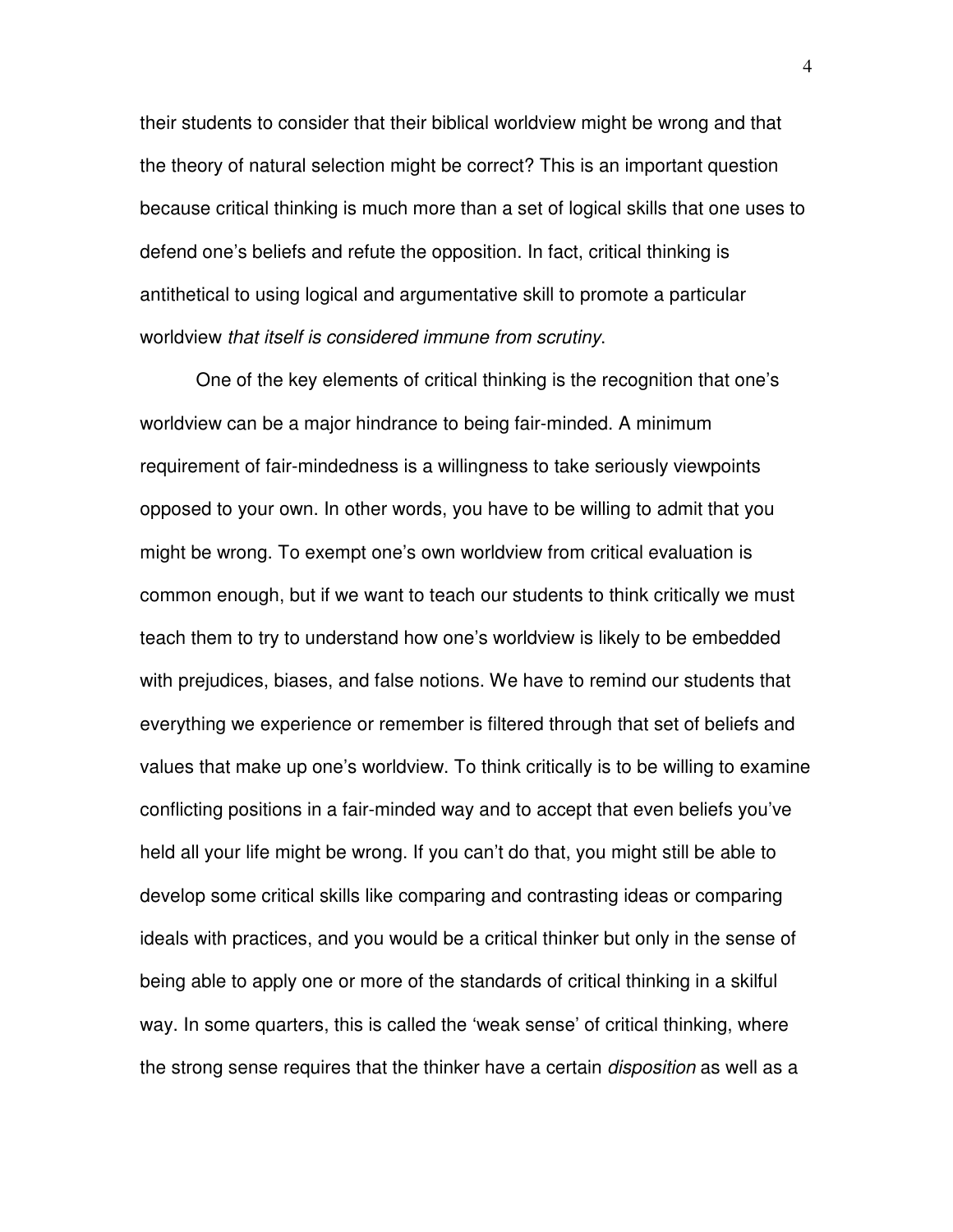recognition of the many affective, cognitive, and perceptual biases that inhibit and distort our judgment.

The following Strategies Sheet builds off the work of Richard Paul and others; it tries to illustrate the difference between the weak and the strong senses of critical thinking.

§

# **Strategies Sheet**

# **Critical Thinking and the Critical Thinker**

**Critical thinking: thinking that is clear, accurate, knowledgeable, reflective, and fair in deciding what to believe or do.**

(For a more detailed definition (650 words) see http://www.criticalthinking.org/aboutCT/definingCT.shtml)

# **The Critical Thinker (strong sense)**

## 1. **Attitude/disposition**: **openminded; skeptical; fair-minded; tentative**

- **Intellectual humility**: a willingness to admit error, change beliefs when warranted, or suspend judgment
- **Confidence in reason**: a willingness to go wherever the evidence leads
- **Intellectual curiosity**: a love of exploring new topics, learning new things, gaining knowledge
- **Intellectual independence**: a willingness to examine honestly and fairly the positions of those you disagree with, and a willingness to question authority, tradition, and majority opinion

The critical thinking attitude is unnatural and must be cultivated. To understand this requires a few insights into how we acquire beliefs and make decisions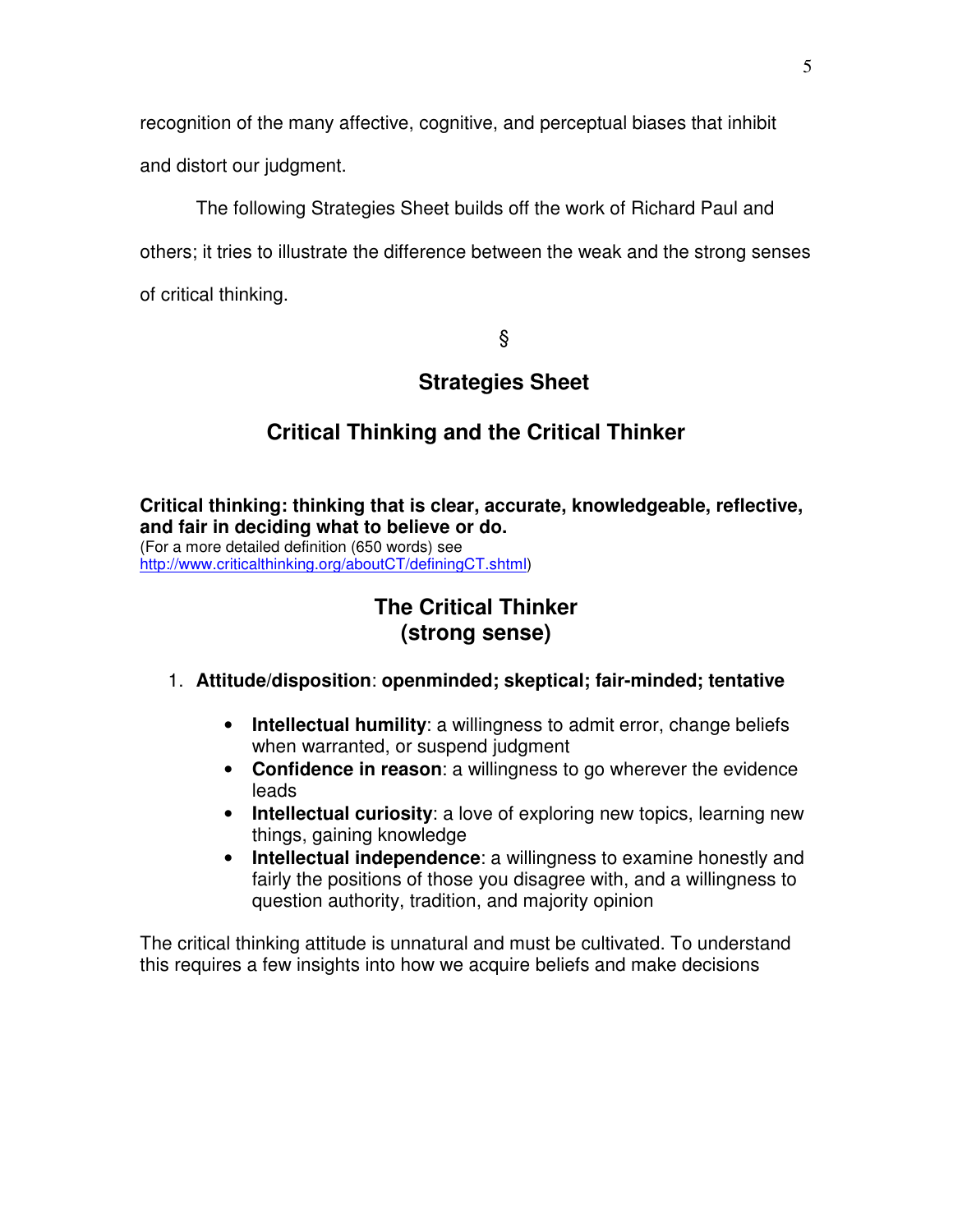## **2. Insights**

- a recognition of tendencies to **affective**, **cognitive, and perceptual biases** and how they affect interpretations of experience, testimony, and other evidence
	- i. Sense perception, memory, worldviews
	- ii. Apophenia, ideomotor effect, inattentional blindness, magical thinking, pareidolia, selective thinking
	- iii. confirmation bias
	- iv. self-deception and wishful thinking; egocentrism; worldview assumptions, biases, and prejudices
	- v. communal reinforcement, ethnocentrism
	- vi. law of truly large numbers (coincidences)
- a recognition that there are **alternative explanations** for experiences and that selecting from among them requires consideration of the consequences and implications of the alternative explanations as well as an awareness of the assumptions they are built on

# **Critical Thinking (weak sense)**

## **3. Standards**

- Clarity
- Accuracy
- Relevance
- Completeness
- Significance
- Fairness
- Sufficiency of evidence
- Consilience
- Logic: coherence, contradiction, and validity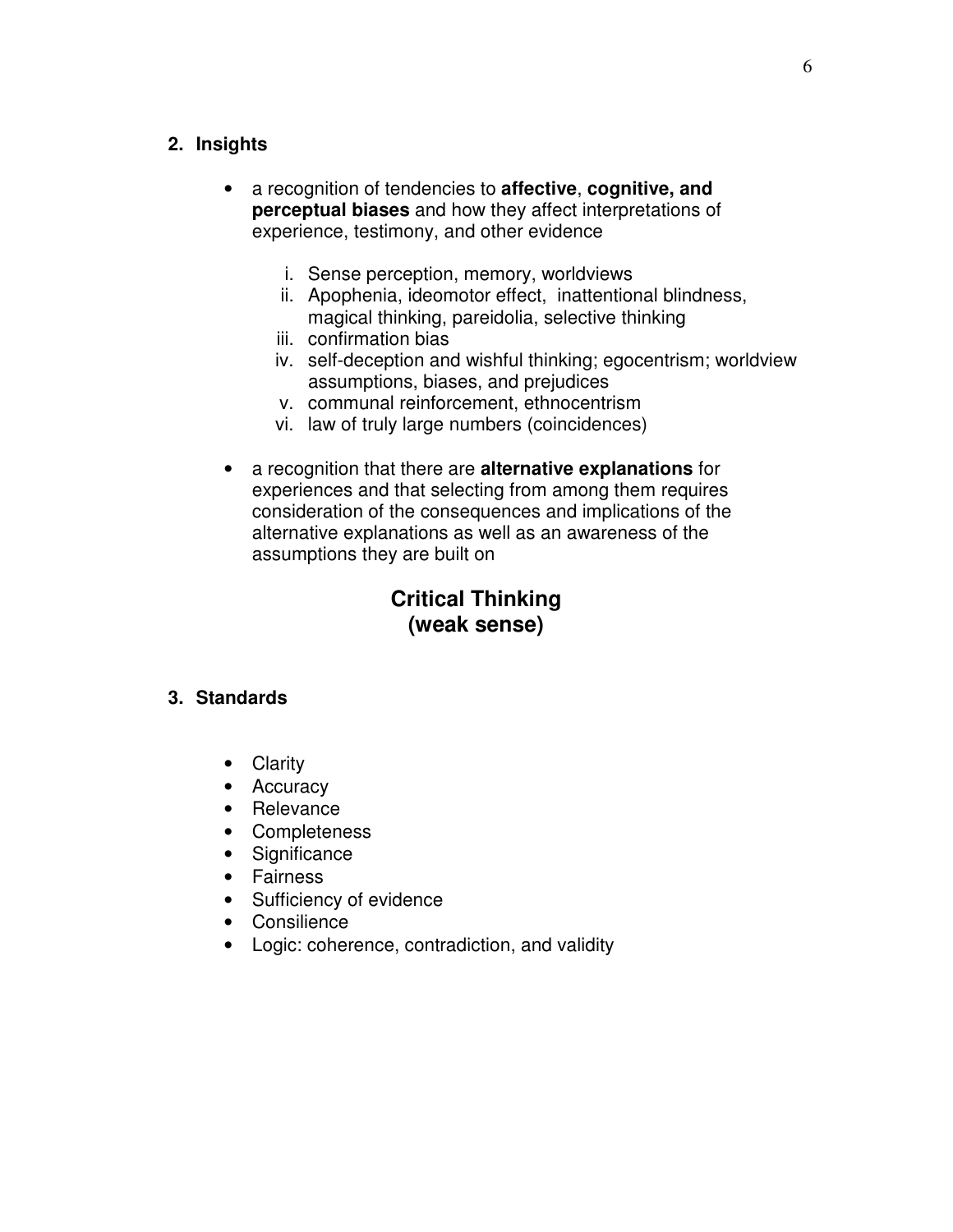### **4. Skills**

- Abuses of language: doublespeak; understanding vagueness, ambiguity, obscurity; effective use of definitions
- Recognizing assumptions and implications
- Evaluating sources of information
- Evaluating claims and arguments
- Common fallacies: of assumption, of relevance, of omission, of insufficient evidence
- Evaluating inductive reasoning: simple sampling and analogical reasoning
- Evaluating explanations and causal reasoning
- Evaluating scientific and conceptual theories
- Applying the hypothetico-deductive model and argument to the best explanation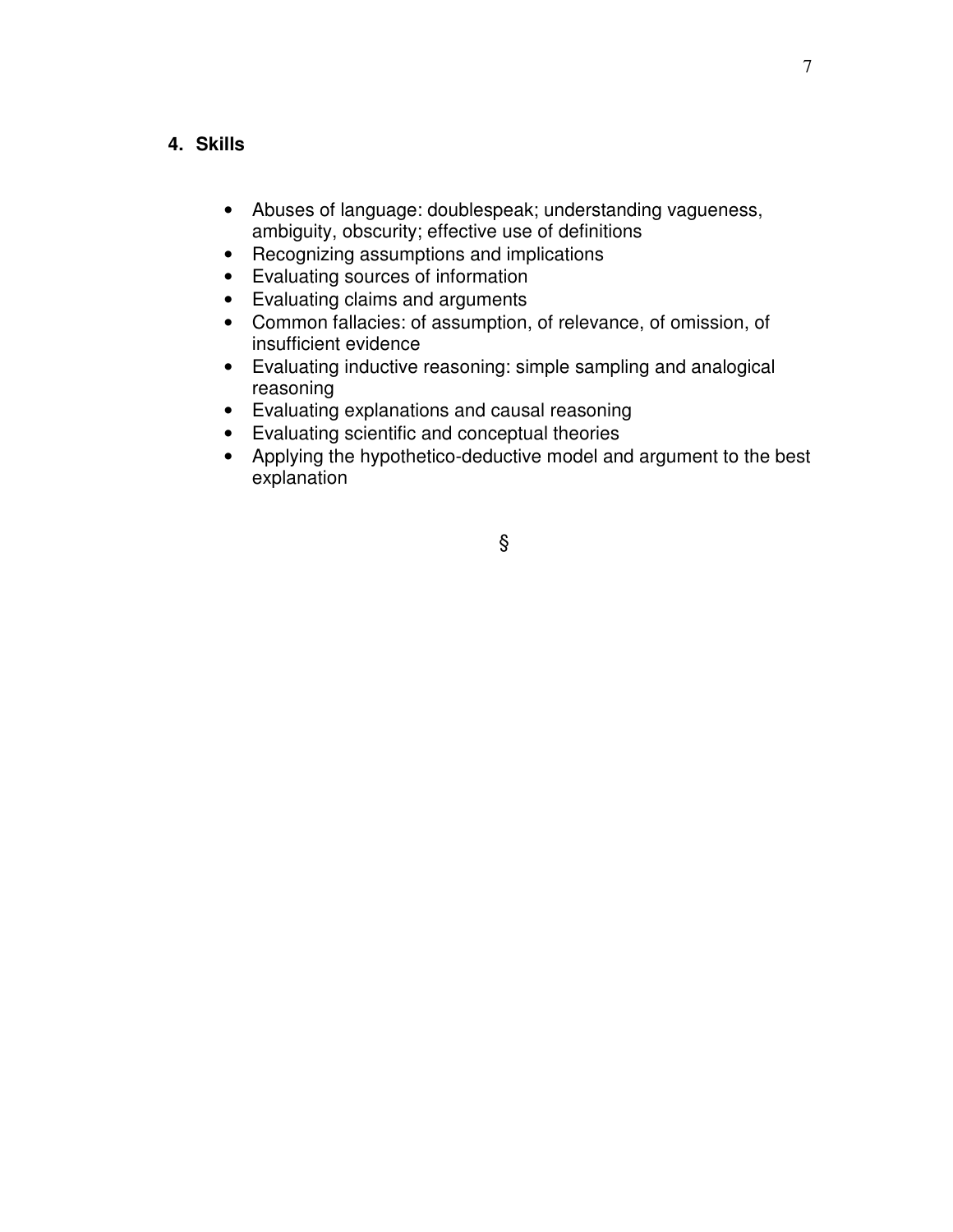Many people, perhaps most people, when they think of critical thinking are thinking of standards and skills like those listed above. You will find plenty of critical thinking textbooks, for example, that seem to identify critical thinking with standards and skills. Now maybe that's all we should realistically hope for: teaching critical thinking in the weak sense of teaching a few skills like how to recognize valid inferences, how to clarify ideas, or how to evaluate causal claims. I consider it a small victory if my students can leave my classes being able to read a newspaper article or listen to a newscast without being misled by stories that suggest causal connections where there probably aren't any. For example, in one recent class I passed out copies of a news article to the students. Here's a summary of the article:

When Ann Dey's dog had a stroke in July, one side of his face became paralyzed so severely he couldn't blink. She knew she needed to do something before the 13-year-old pug, Jimmy, lost his eye to infection.

"I was open to anything that would help," Dey said. At Pets Unlimited, a nonprofit animal hospital that was San Francisco's first all-holistic veterinary medical clinic, Jimmy received acupuncture for a month. Now, his face is fine.

I asked the students to identify the implied causal claim being made and to evaluate it. The article suggests that the acupuncture eliminated the paralysis in the dog's face. All Ann Dey knows for sure, though, is that after the dog was treated with acupuncture, his face got better. So, the reasoning here commits the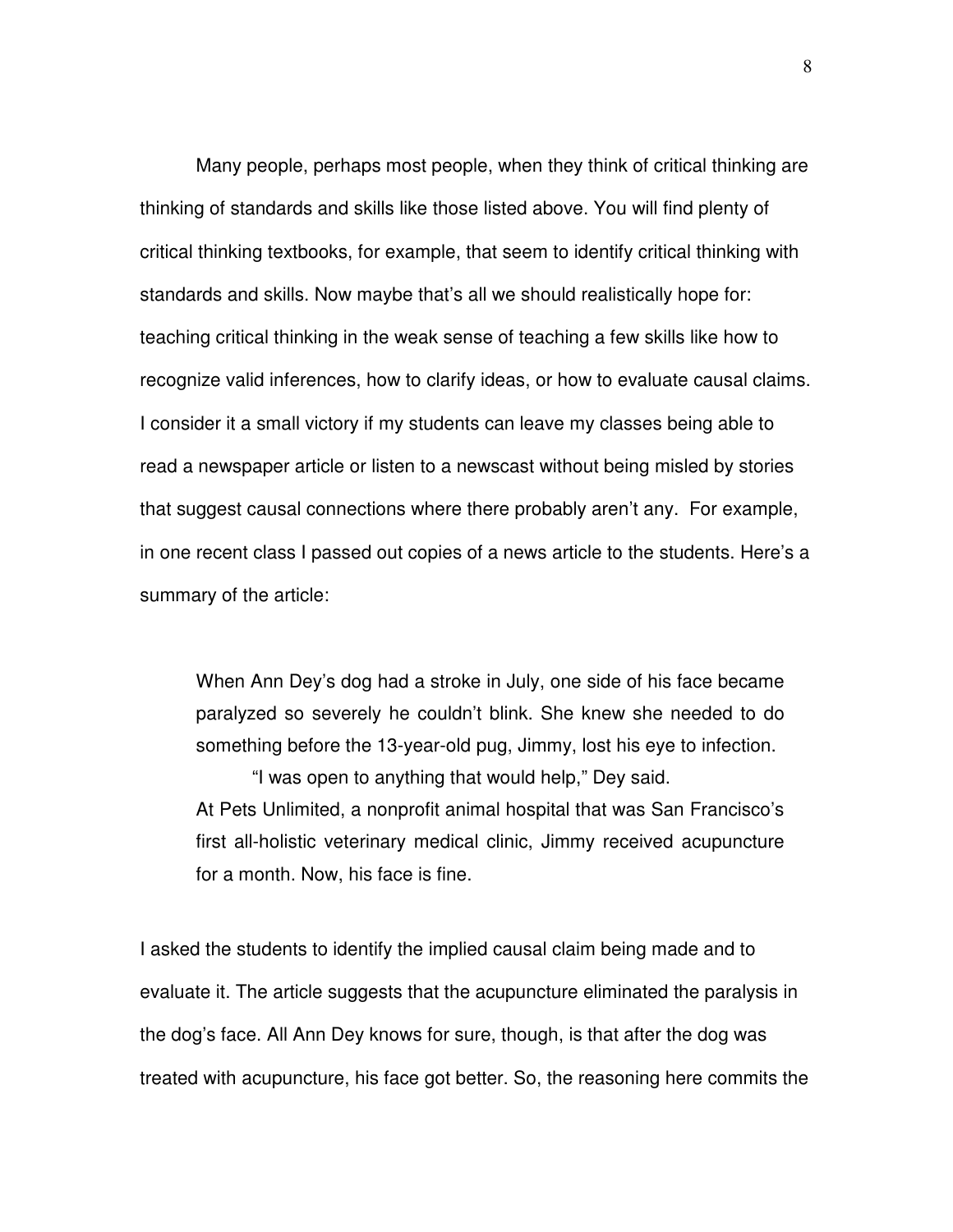post hoc fallacy. Some students recognized this, but others didn't. One, for example, commented that since acupuncture works on humans, it probably works on dogs, too. So, the dog probably did get better because of the acupuncture. This then led to a discussion on what it means to say "acupuncture works on humans" and what evidence there is for this claim. It also led to a discussion of whether it was reasonable to infer that *if* a treatment like acupuncture were known to be effective in treating human facial paralysis, would it be reasonable to infer by analogy that the treatment would probably work for dogs?

All would agree that the ability to recognize fallacies is an essential critical thinking skill. But if critical thinking were restricted to the study of standards and skills, there would probably be little objection to teaching critical thinking at the elementary school level. However, not far from where I live in northern California, there is a group that calls itself The Church of the Divide and they have been very vocal about not wanting their children to be taught critical thinking. Why? Because they recognize that it would encourage children to disagree with their parents. This group may be overprotective of their children but they certainly understand what critical thinking in the strong sense means. Some teachers also know what it means to teach critical thinking in the strong sense and they won't do it because they don't want their students questioning them about fundamental matters. So, perhaps restricting ourselves to teaching only skills and standards like those in the causal exercise discussed above is the most we should hope for in most schools, at least at the elementary and junior high school level. Some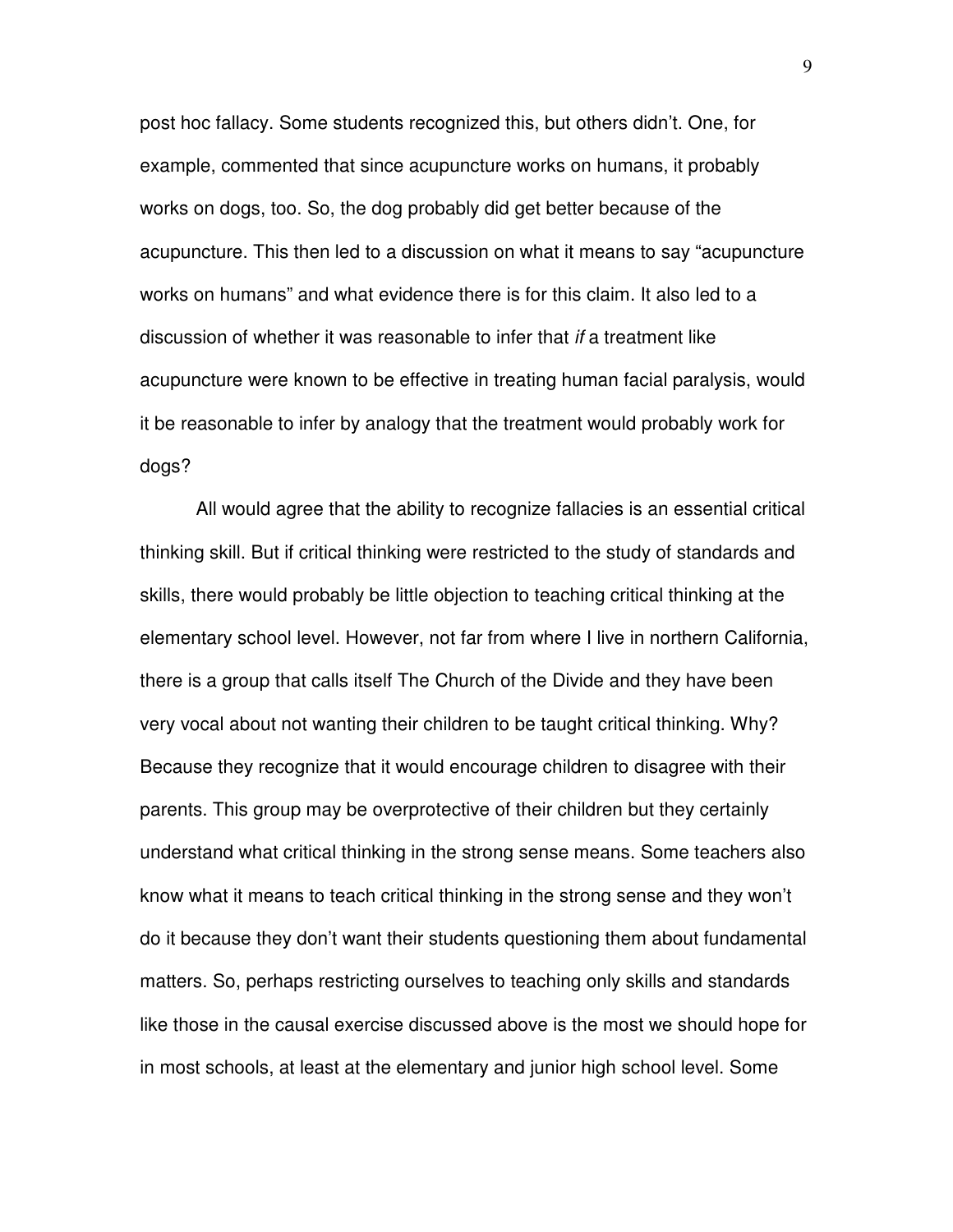parents who have no religious axe to grind might also get quite upset if their children's teachers encourage them to be critical thinkers in the strong sense. But high school and college students should at least be made aware of what it means to think critically in the strong sense, in the Socratic sense where the unexamined life is not worth living and where reflection includes reflection on the processes of thinking, feeling, and perceiving.

§

**Teaching critical thinking in the strong sense**. It is important to reflect on the effects of *egocentrism* and *ethnocentrism* on our ability to think critically. Each of us evaluates what we perceive, read, or hear through the filter of our worldview and most of us tend to measure anything new by what we already believe and feel. We tend to think that we understand our own experience better than anyone else ever could. However, because of emotional biases, desires, wishful thinking, and lack of knowledge we often deceive ourselves and interpret our experiences in a way that is consistent with our worldview rather than open ourselves to other possibilities that other, less interested and less biased people, might see. A very profound personal experience—like a near-death experience or that of a mysterious unseen presence, for example—might be very difficult to evaluate objectively.

We also have naïve faith in *sense perception* and *memory*, but unless we have an understanding of how perception and memory work, we won't be able to understand why we can't blindly trust either. This instruction should include more than the usual epistemological lesson of demonstrating our proneness to error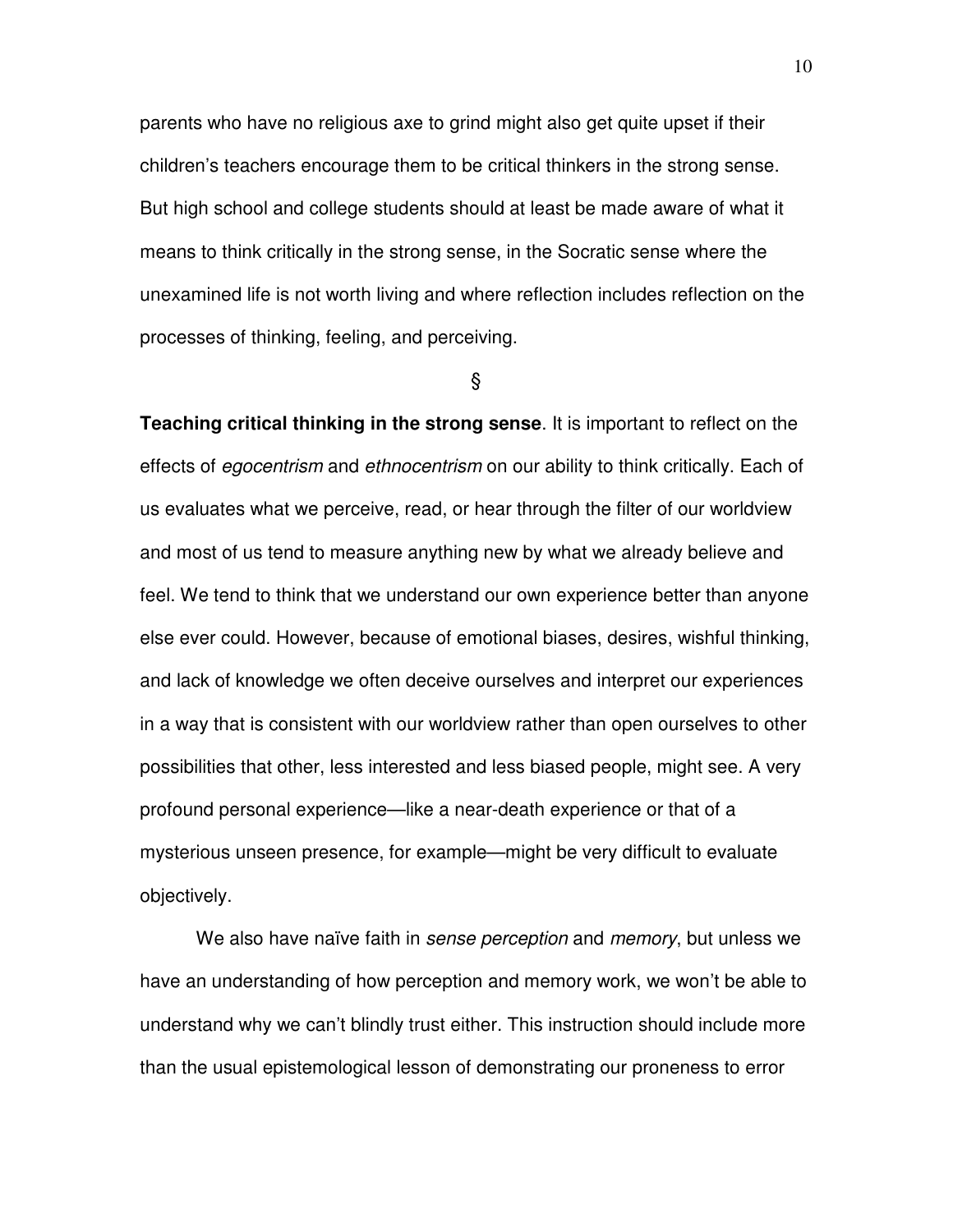and fallibility. Our students should understand the *constructive* nature of sense perception and memory, that neither sense perception nor memory work like video or audio recorders. We construct our perceptions and memories out of bits of data that have been filtered, organized, and completed by our brains. The process is heavily affected by our worldviews, our interests, expectations, and purposes. We're not truth-seeking machines by nature, as psychologist Jim Alcock once put it.

To illustrate a point and to generate some discussion about how the brain works in filtering out potential sense data and constructing a coherent visual image, I show my students a clip of Jerry Andrus and one of his creations. The clip is available for download at

#### http://www.skepdic.com/refuge/ctlessons/illusion.wmv

It beautifully illustrates how the brain constructs perception. At first, the brain puts the data together to see a fence around Jerry. When he "walks through" the fence, the brain has to scramble and readjust its perception. I ask the students: What did you see? What was actually there? How are the two related? What is there is not what you see. What you see is a construction generated by the brain and projected onto the external world. Now what does that tell you about any information you derive from sense perception? You can't assume that the world is as you perceive it to be.

I also use a DVD called "Surprising Studies on Visual Awareness," available from Viscog Productions, Inc.

(http://www.viscog.com/surprising\_studies.html) for a fee. The videos on this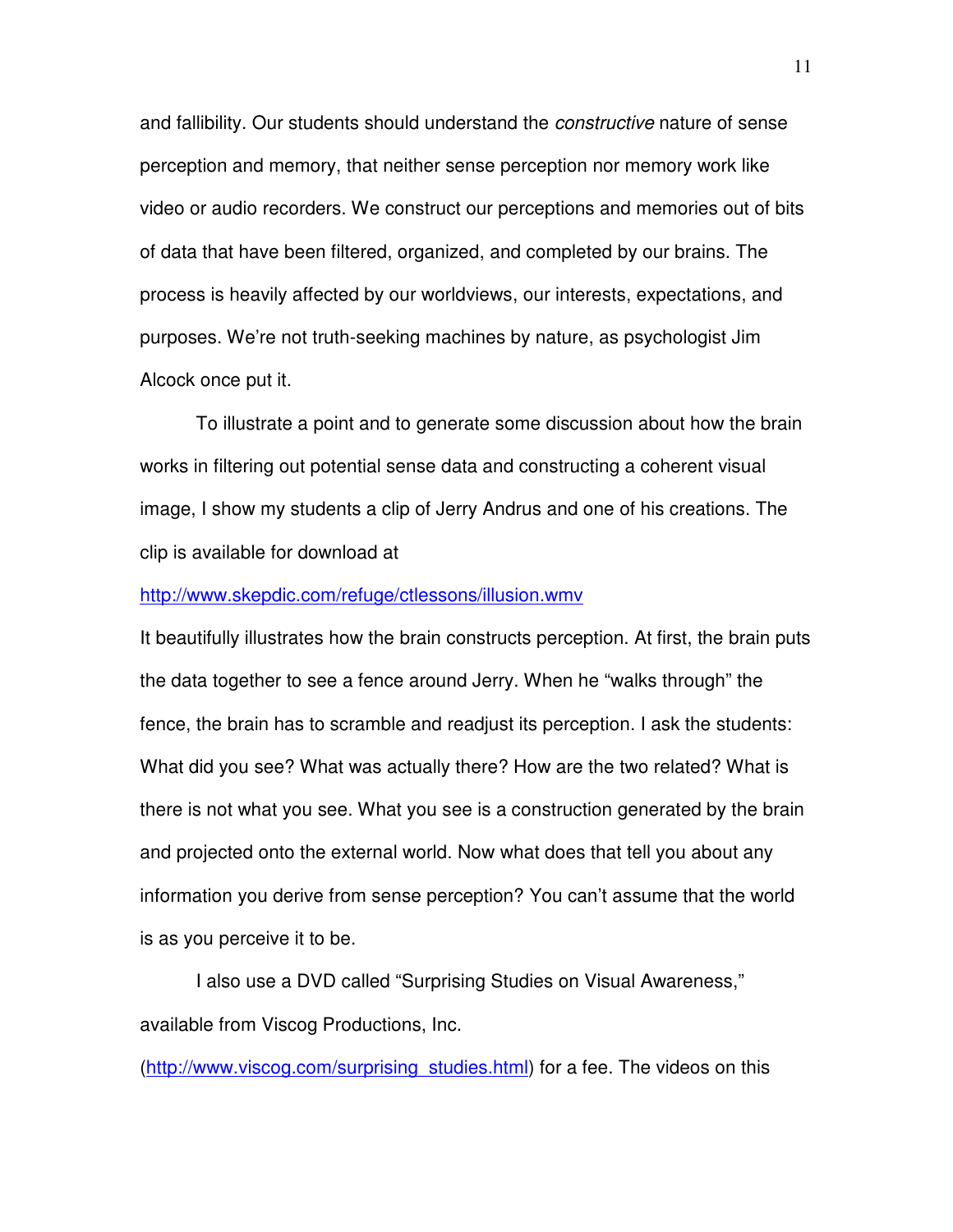DVD illustrate such things as how we can fail to see something that is right in front of us if we are concentrating intently on something in our visual field. They're fun and provide a great way to get a discussion going about the nature of sense perception.

Another way to illustrate the constructive nature of perception is by discussing backmasking. What sounds like gibberish suddenly makes sense when somebody tells you what to listen for. Also, a person with a strong emotional motivation might hear what sounds like her deceased grandmother saying "I love you" through the static of a cross-wired phone message. Why is that? Can suggestions or desires really affect what we hear or what we see? They can and they do. Whatever we do, our students should leave our classes understanding that we can't assume the world is as we perceive it to be. Thus, any inferences we draw from sense perception must be evaluated very carefully and with some skepticism. Likewise, any testimony from others based on sense perception must also be treated with some skepticism. We should remind our students that there is no scientific study linking eyewitness confidence with accuracy of testimony. A critical thinker must know the limitations of eyewitness testimony.

Memories are also constructions and there are all kinds of things that can go wrong in reconstructing the past. Cases of mistaken identity can be dramatic illustrations of this point, especially if they involve things like a memory expert being identified by a rape victim as her attacker even though he was in another city doing a live television interview at the time of the rape. (She had watched the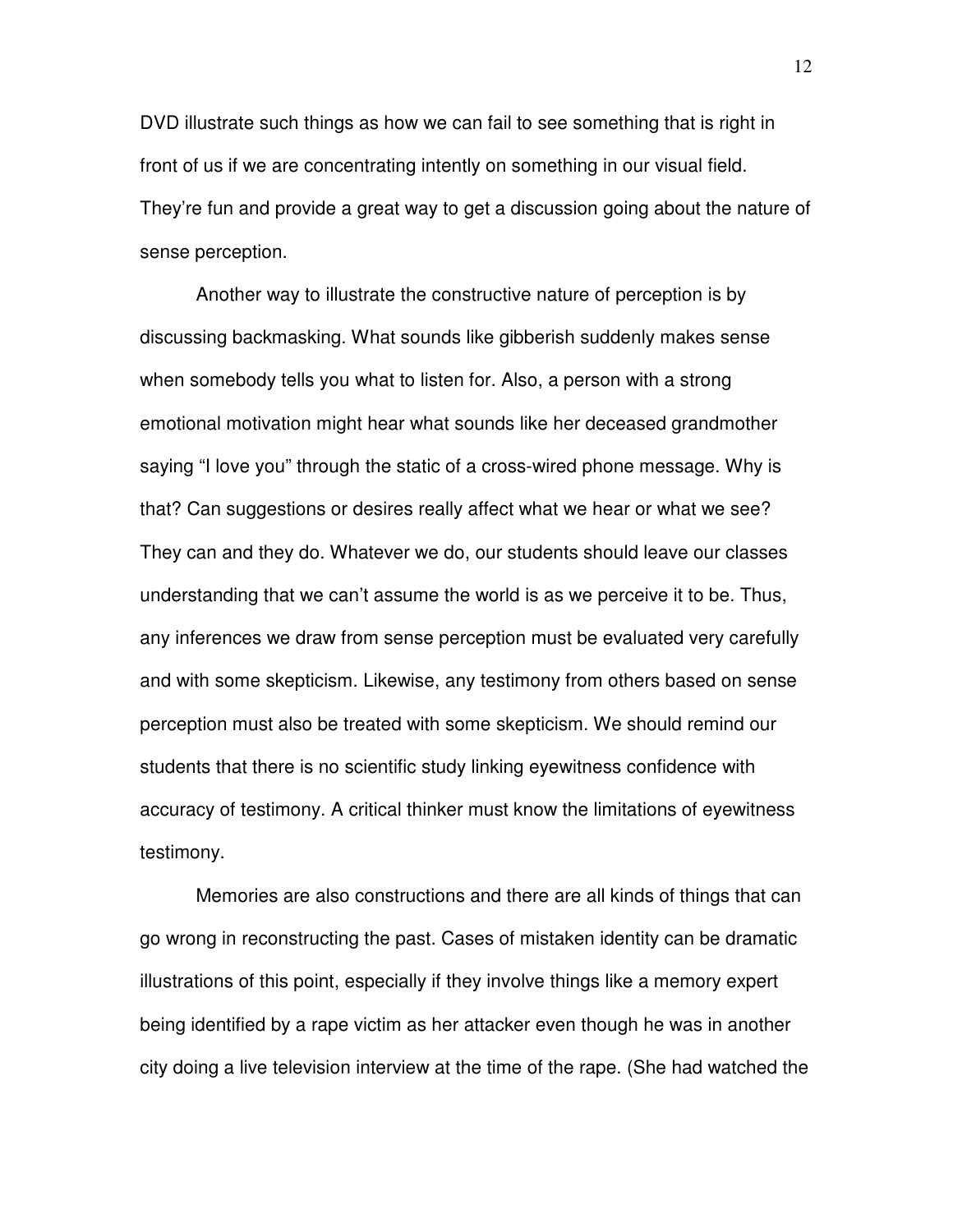interview on television shortly before she was attacked and had confused the television face with the face of her attacker.) You can't just assume a memory is accurate, even if it seems clear and vivid and comes with a feeling of subjective certainty.

In addition to providing our students with some insights into the nature of perception, we should also help them examine the role of worldviews in perception and thinking. If we encourage our students to accept their worldviews as yardsticks against which to measure every idea and value they come upon, we are not teaching them to think critically. Most of us who aspire to critical thinking in the strong sense see Socrates as a model. We're especially fond of quoting the famous line that "the unexamined life is not worth living." When we think of the examined life, we think of a life that does not exempt anything from scrutiny. Anyone who teaches that critical thinking is learning how to argue from a particular worldview, which itself is immune from critical scrutiny, is by that very fact not qualified to teach critical thinking. Of course, it's true that even someone who unquestionably accepts the inerrancy of the Bible or the Koran might be able to infer valid inferences from premises, compare different interpretations of passages, and argue intelligibly and intelligently why one interpretation is superior to another, and perform a number of other tasks that are usually identified as demonstrating critical thinking skills. Even so, critical thinking is not just a set of skills you can turn on or off as you please, depending on what the topic is.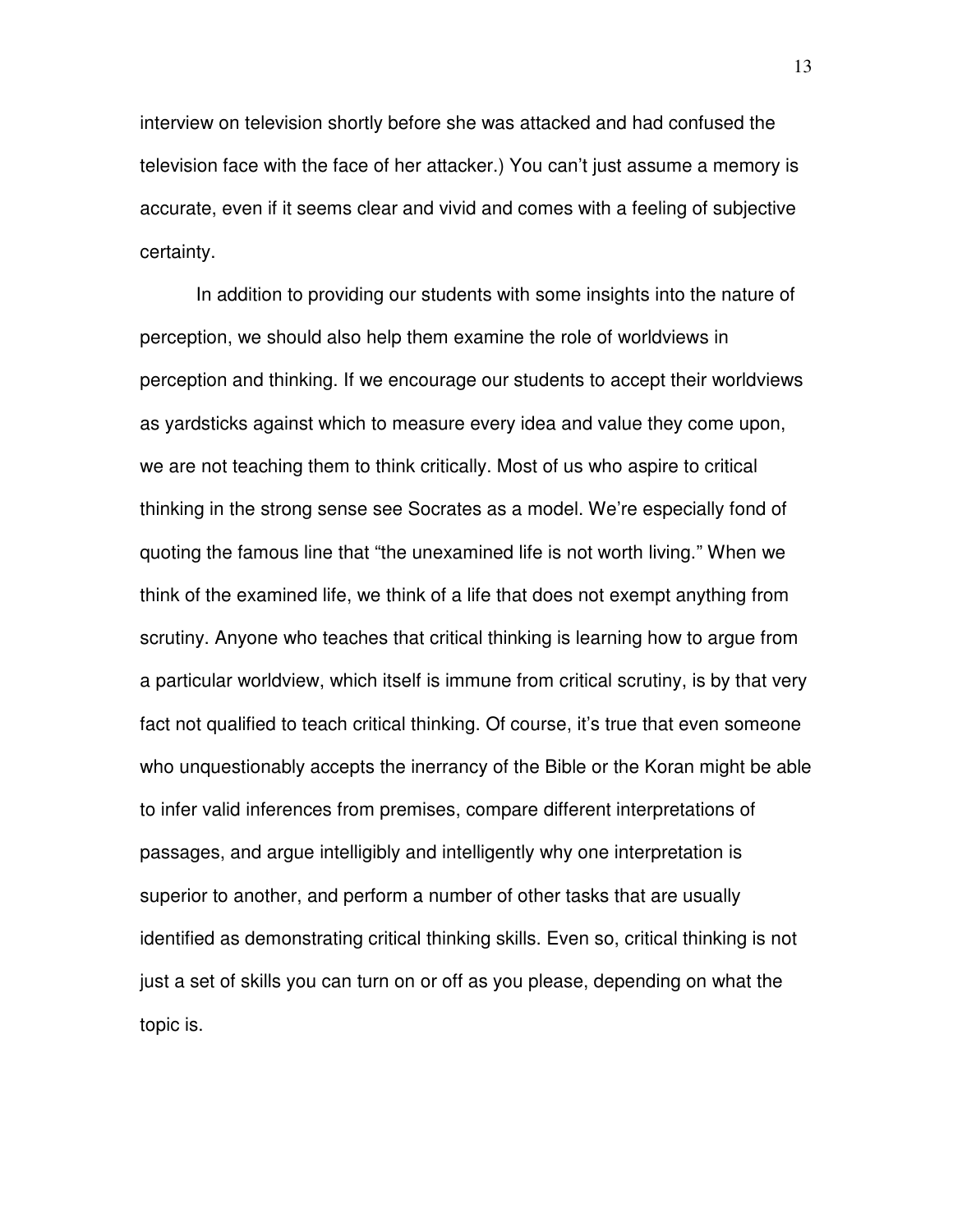I was first introduced to the notion of critical thinking in the strong sense by Richard Paul, a philosopher at Sonoma State University. Paul considers critical thinking a way of life, one that is devoted to finding out the truth in a fair-minded and open way. Critical thinking is a disposition to use our critical thinking skills all the time for any subject, including religion. To Paul, critical thinking is a kind of reflective thinking that includes subjecting one's own worldview to the same kind of scrutiny and critical analysis that many of us are willing and able to do for the worldviews of those who don't think like we do. In 1981, I think it was, Paul and a few like-minded folks at Sonoma State University sponsored an international conference on critical thinking. I attended that conference and a few more at Sonoma State in the ensuing years, where I heard talks by or about several important thinkers who have come to influence my own thinking about critical thinking. One of those I heard was Robert Ennis, a philosopher of education at the University of Illinois at Urbana-Champaign, who defined critical thinking as "reasonable reflective thinking that is concerned with what to do or believe." This definition, like most definitions of critical thinking, should be seen as scaffolding (to use Paul's expression) on which to build our theories and curricula, rather than as the one and only specific goal we aim to achieve. I've moved through several definitions of critical thinking over the years, but all of them have stayed close to the core of Ennis's notion of reflective thinking that is concerned with beliefs and actions. I'll return to this definition below.

Another speaker at one of the International Conferences on Critical Thinking who influenced me profoundly was Neil Postman. Before I heard him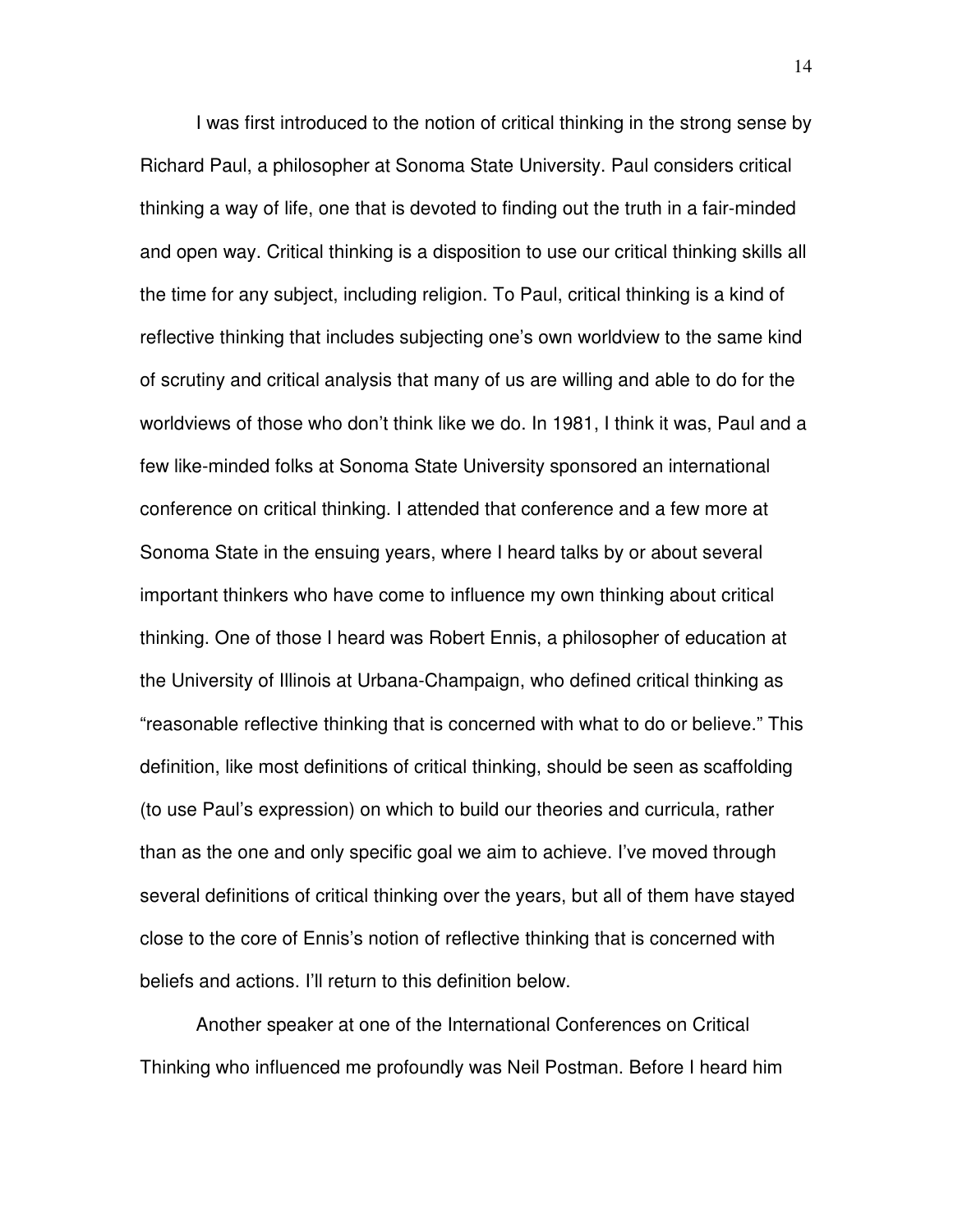speak, I'd read his book *Teaching as a Subversive Activity*. He later wrote a book called *Teaching as a Conserving Activity*. According to Postman, the teacher's job is not to reflect the status quo or the currently popular worldview. The teacher's job is to inspire students to think critically about that worldview. As I understood Postman, he was *not* advising teachers to challenge traditional algebra or geometry; nor was he advising teachers to introduce their students to crackpot scientific theories as if they constituted a serious challenge to consensus science. I don't think he would have approved what teacher Chris Helphinstine did during his first week on the job at Sisters High School in Sisters, Oregon. The new teacher was supposed to be teaching biology, but he passed out an essay by young earth creationist Ken Ham, who runs the website Answers in Genesis. Helphinstine also showed a PowerPoint presentation that connected evolution to eugenics experiments practiced by Nazi doctors during WWII. The new teacher said he was "hoping to encourage critical thinking in his biology class" (*The Oregonian*, 3/21/2007.) He was fired. I think Postman would have agreed that whatever else this teacher was doing, he wasn't encouraging critical thinking. He was trying to get his students to reject a consensus view in science in favor of a particular religious worldview. As I understood Postman, he was trying to get teachers in the humanities and social sciences to provide their students with alternatives to current dominating trends in those fields. He wasn't advising math and science teachers to provide junk science as an alternative to real science. If Mr. Helphinstine wanted to go outside the curriculum to teach critical thinking, he might have taught his students about *consilience*. Theories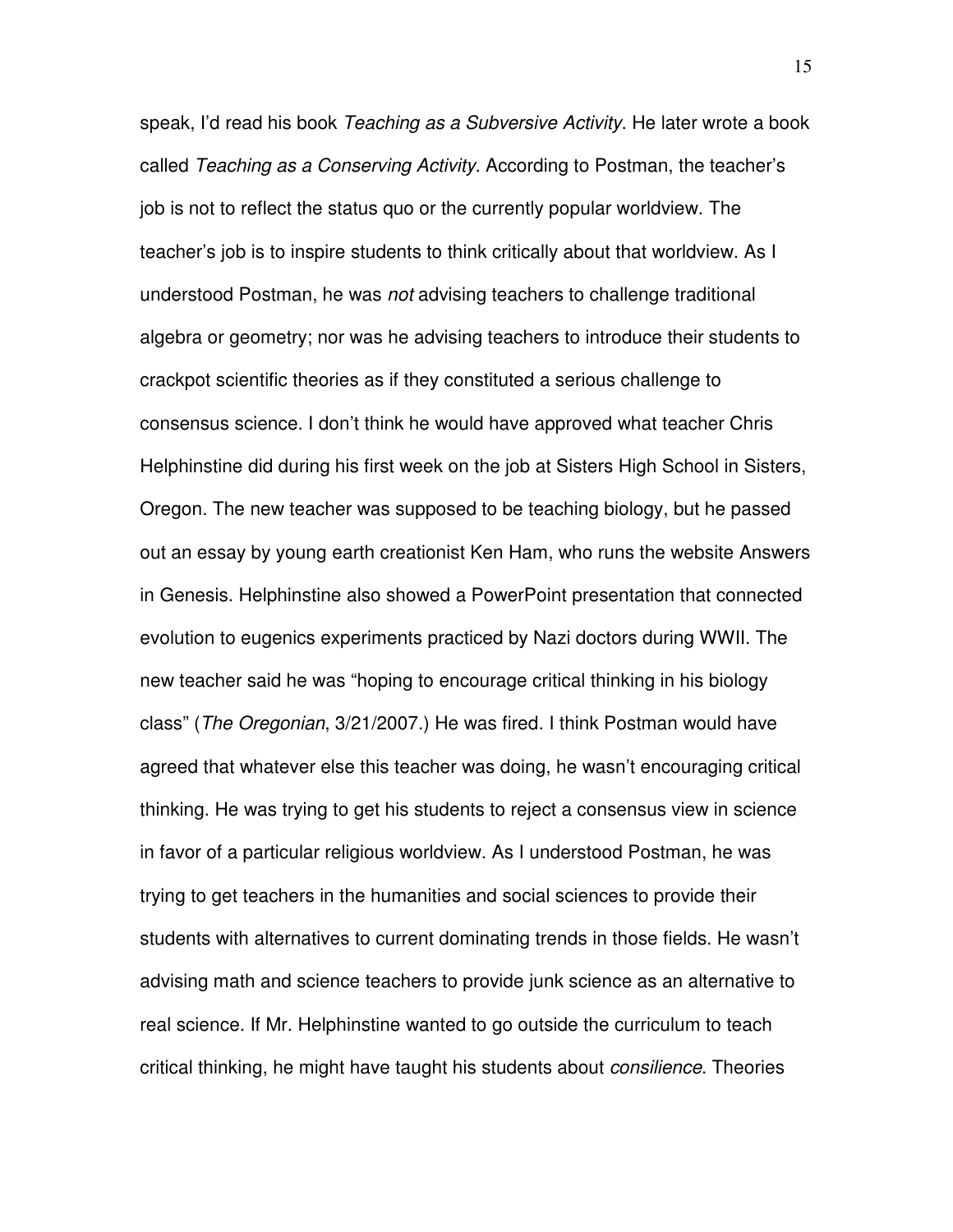that have strong supportive evidence from several distinct fields are thereby strengthened. When facts from embryology, structural anatomy, genetics, paleontology, psychology, and other fields converge to support evolutionary biology, that latter discipline's foundation is mightily strengthened.

In any case, as far as I was concerned, Postman was preaching to the choir I had already joined, thanks to Howard Kahane's book *Logic and Contemporary Rhetoric-The Use of Reason in Everyday Life*. I was fortunate to have read Kahane's book in my first year of full-time teaching. It's now in its 10<sup>th</sup> edition (2006, Wadsworth). Nobody called it a critical thinking text in 1971, when the book was first published. (At that time, two other expressions were vying for primacy: 'informal logic' and 'practical logic'.) The publisher now has a blurb for the book that notes that it "puts critical thinking skills into a context that students will retain and use throughout their lives." A blurb about the author notes that Kahane was one of the founders of the "critical thinking" movement. Kahane, who had already published a popular formal logic text, included no formal logic at all in the new text. No Aristotle. No Venn diagrams. No truth tables. No Sentential or Predicate Logic. No tedious exercises trying to symbolize ordinary language arguments. Instead, there are chapters on *advertising* and *textbooks* and the *mass media* and how they affect our thinking. There is a great chapter on language that focuses on how language can be used to mislead and deceive us. Traditional logic texts focus on *uses* of language; Kahane focuses on *abuses* of language. He has several chapters on *fallacies in reasoning*, the kinds of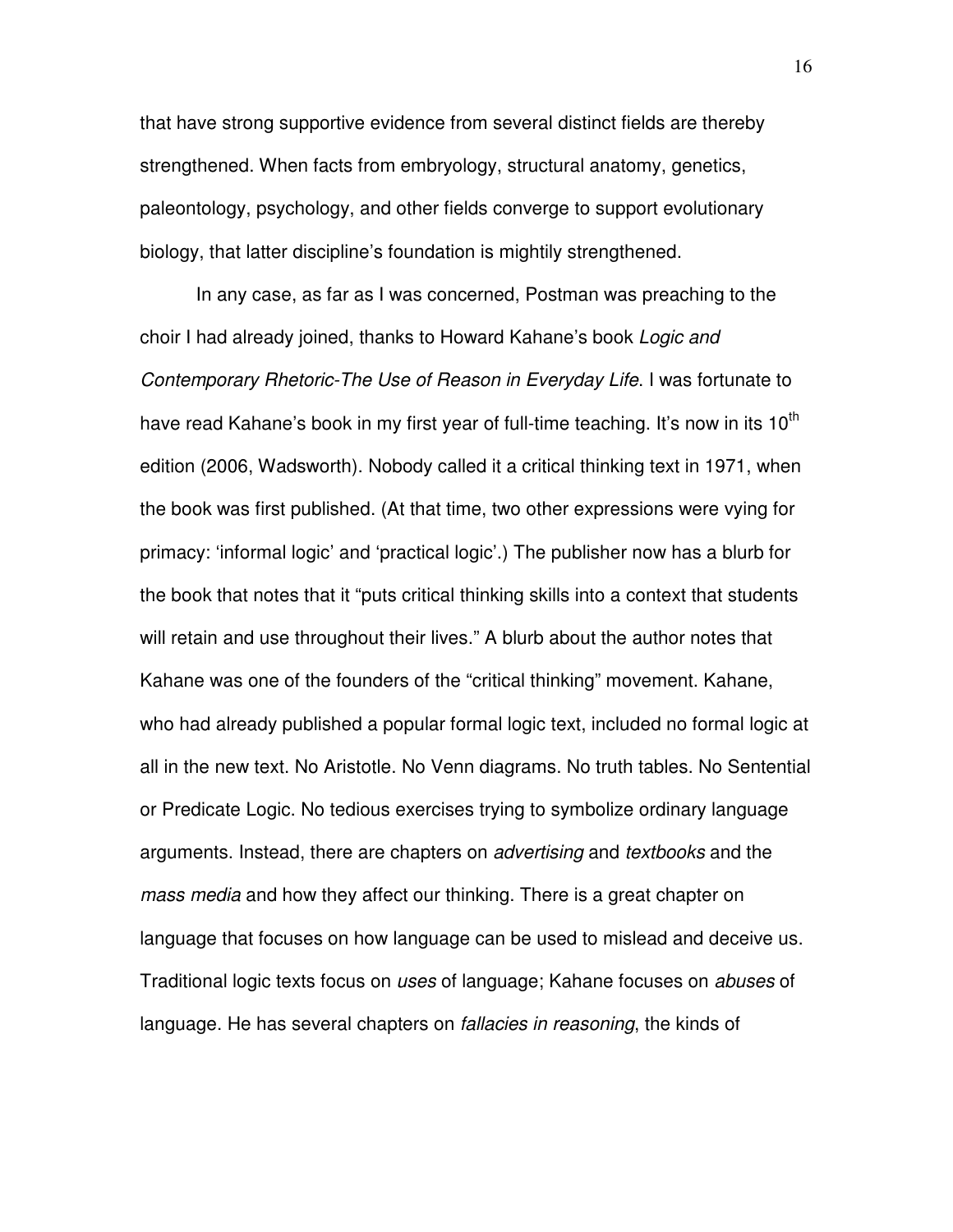fallacies it was not too difficult to find examples of in daily life, many of them supplied by advertisers or by public figures, especially politicians.

Kahane was the first of the textbook writers, as far as I know, to introduce the study of doublespeak into a logic text. I find it interesting that a recent Briefing Paper from Timothy Lynch of the Cato Institute applied the same kind of analysis to language that was advocated by Kahane more than thirty years ago and which I think should be included in every general course on critical thinking. Language has become so mucked up that the President of the United States can, with a straight face and with bipartisan support, claim to be defending freedom *and* liberty while instituting secretive subpoenas, secretive arrests, secretive detentions, and secretive trials. Our government now tortures people but we call it *debriefing* and admit that sometimes it's *inhumane.* We admit we deprive people of sleep, make them go naked for long periods, frighten them with vicious dogs, dunk them in water, and who knows what else, but we just shake our heads and say those things aren't torture. Why not? Because *we're* doing them and *we* don't torture. As former CIA director Porter Goss put it: "*we don't torture, we do debriefings*. Torture doesn't get results. We get results with our methods." Therefore, by this logic, since we get results and torture doesn't, whatever we're doing, it isn't torture. It also isn't very good thinking and it is our job as teachers to encourage our students to see such language for what it is: deceptive and manipulative. [See http://www.cato.org/pubs/bp/bp98.pdf.]

For most of my teaching career I have been sympathetic to the view that critical thinking instruction should be about more than just skills like recognizing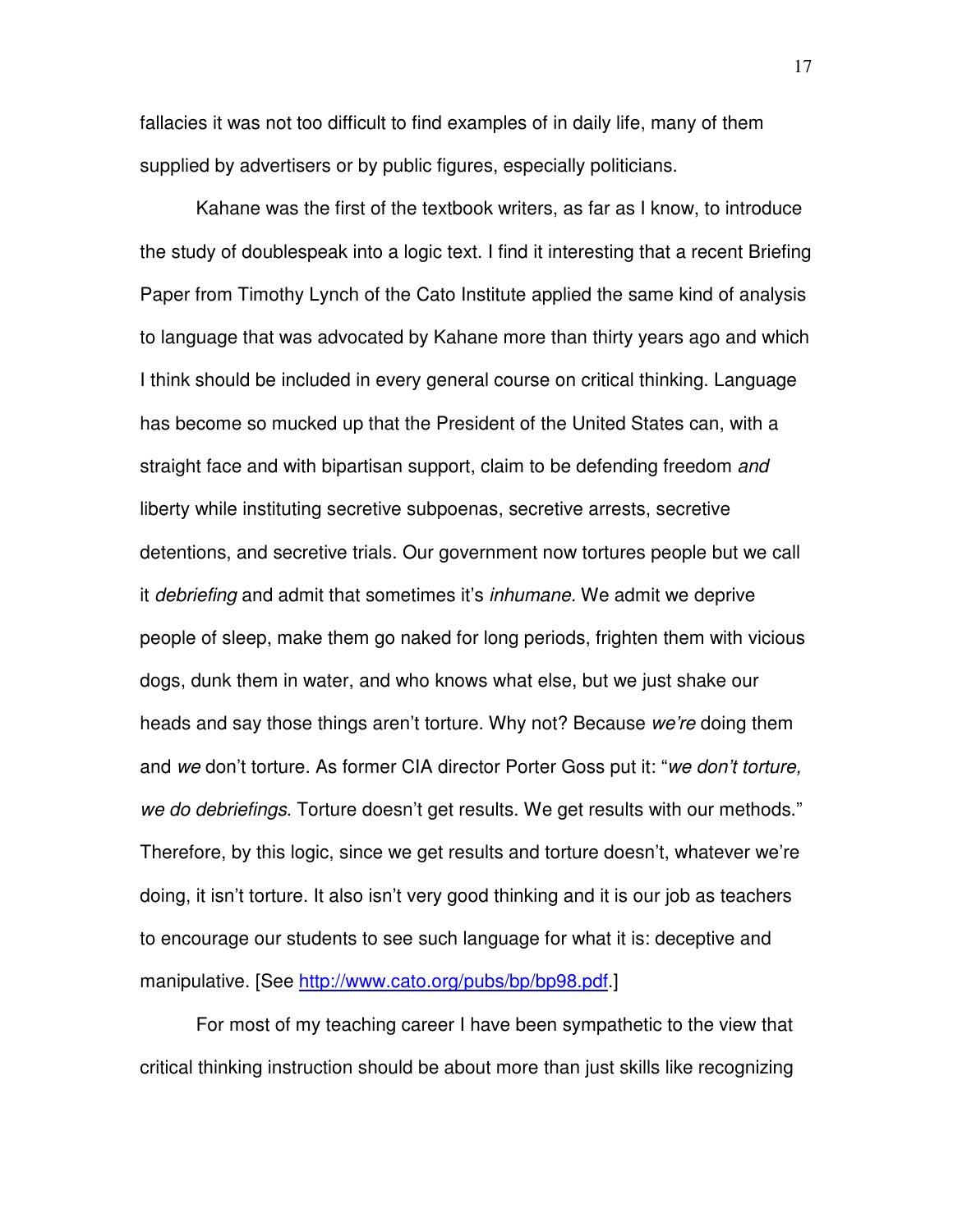contradictions and evaluating arguments. I've tried to encourage my students to develop a *disposition* to critically examine the presuppositions of their own culture as expressed in textbooks, TV news, daily newspapers, political speeches and policies, religions, and in the personal values and beliefs they've accumulated over the years. Paul, Kahane, Postman, and others of similar ilk inspired me to want to teach critical thinking in the strong sense.

§

Generally, teachers cannot count on the media or political leaders or family members of students to reinforce the importance of learning how to think critically. So when someone like Oprah Winfrey does a program that promotes critical thinking, we should be grateful. I know she's not the person most of us would think of when trying to imagine a good role model for critical thinkers but let's give credit where credit's due. Last October she did a program called "Truth in America," which featured N.Y. Times writer Frank Rich defending his book *The Greatest Story Ever Sold: The Decline and Fall of Truth from 9/11 to Katrina.* The book is very critical of the American public and the mass media for not being skeptical enough about the things we were being told by the Bush administration and the mass media regarding alleged weapons of mass destruction in Iraq, about Saddam Hussein's alleged connection with al Qaeda, and about the government's response to the massive hurricane that destroyed a good part of New Orleans and many other places as well. Oprah's website featured an encouragement to "Start recognizing the truth in government and media with seven ways to start thinking critically." Oprah didn't claim to have come up with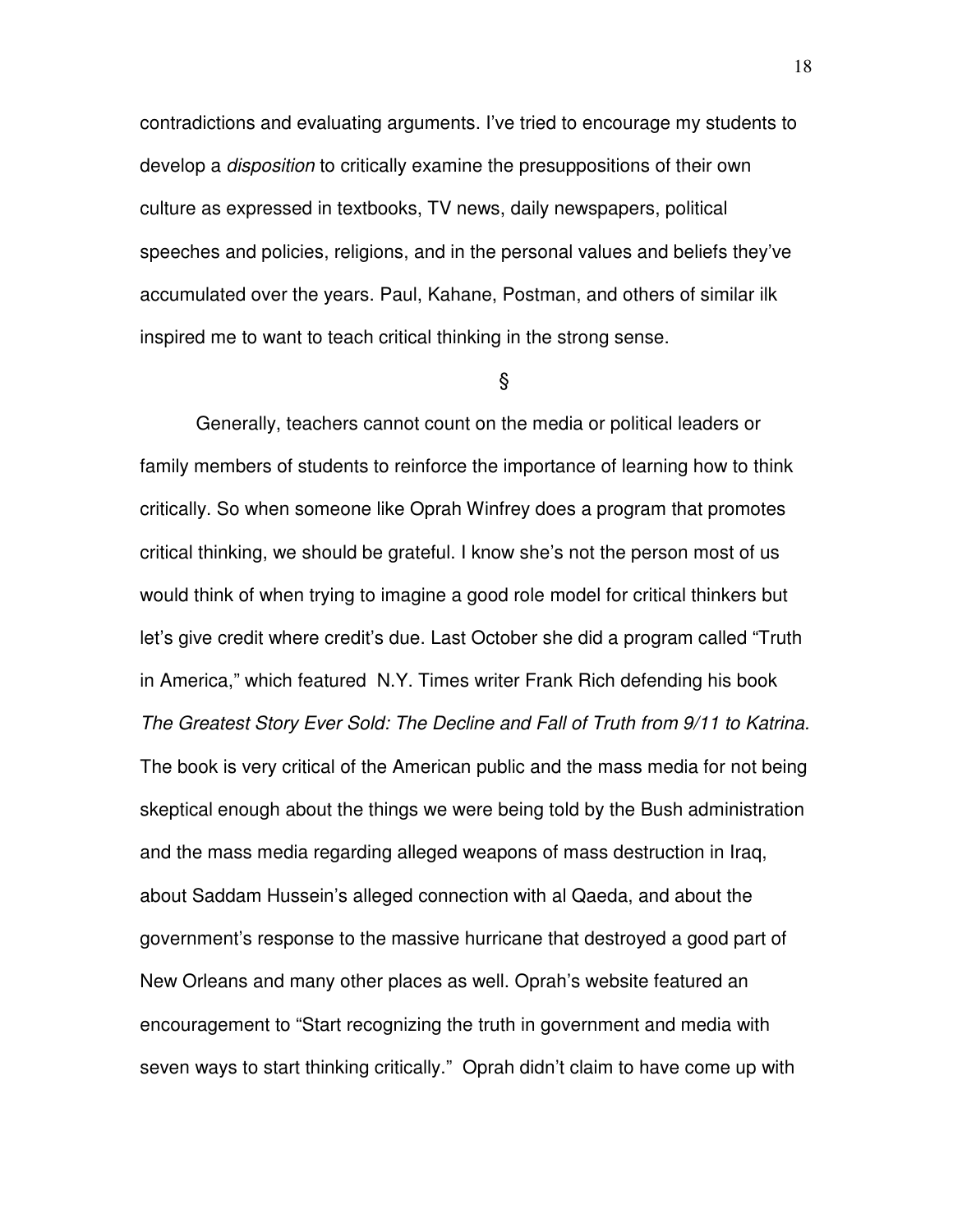the seven tips herself. She had Dr. Roy Peter Clark of the Poynter Institute, a school for journalists and journalism students, provide the tips. Clark was also in the front row during the program to answer questions like "how can we get back to critical thinking?" Of course, such a question assumes we were once there and have lost our way. I'm not so sure we've ever been there, but in any case the tips from Dr. Clark are good tips. I realize that Oprah Winfrey is the master of the good story and the anecdote that substitutes for serious analysis. In less than an hour, she can turn a minor tale of something like "road rage" into a candidate for admission into the Diagnostic and Statistical Manual of Mental Disorders. She can help women win baseless lawsuits just by parading a few sick ladies across the screen and note that they all had breast implants. Of course, she is just one of many in the mass media who play on fear and use questionable authorities and statistics to back up allegations of plagues and epidemics of everything from road rage to internet addiction. But like I said, let's give credit where credit's due.

The focus of the Oprah show was on an important intellectual trait of a critical thinker: *being skeptical and inquisitive regarding claims made by government agents, the media, and corporations*. The critical thinker's worldview should include awareness that many people are trying to manipulate our thoughts and actions. It should also include awareness that all of us are prone to *self-deception*. I doubt that Oprah thinks of herself as a manipulator, but that's what she is on many of her shows. Like all of us, she doesn't like it when she's been manipulated, as she felt she was by James Frey who tried to pass off a work of fiction as an autobiography. As I said, I don't want to demean Oprah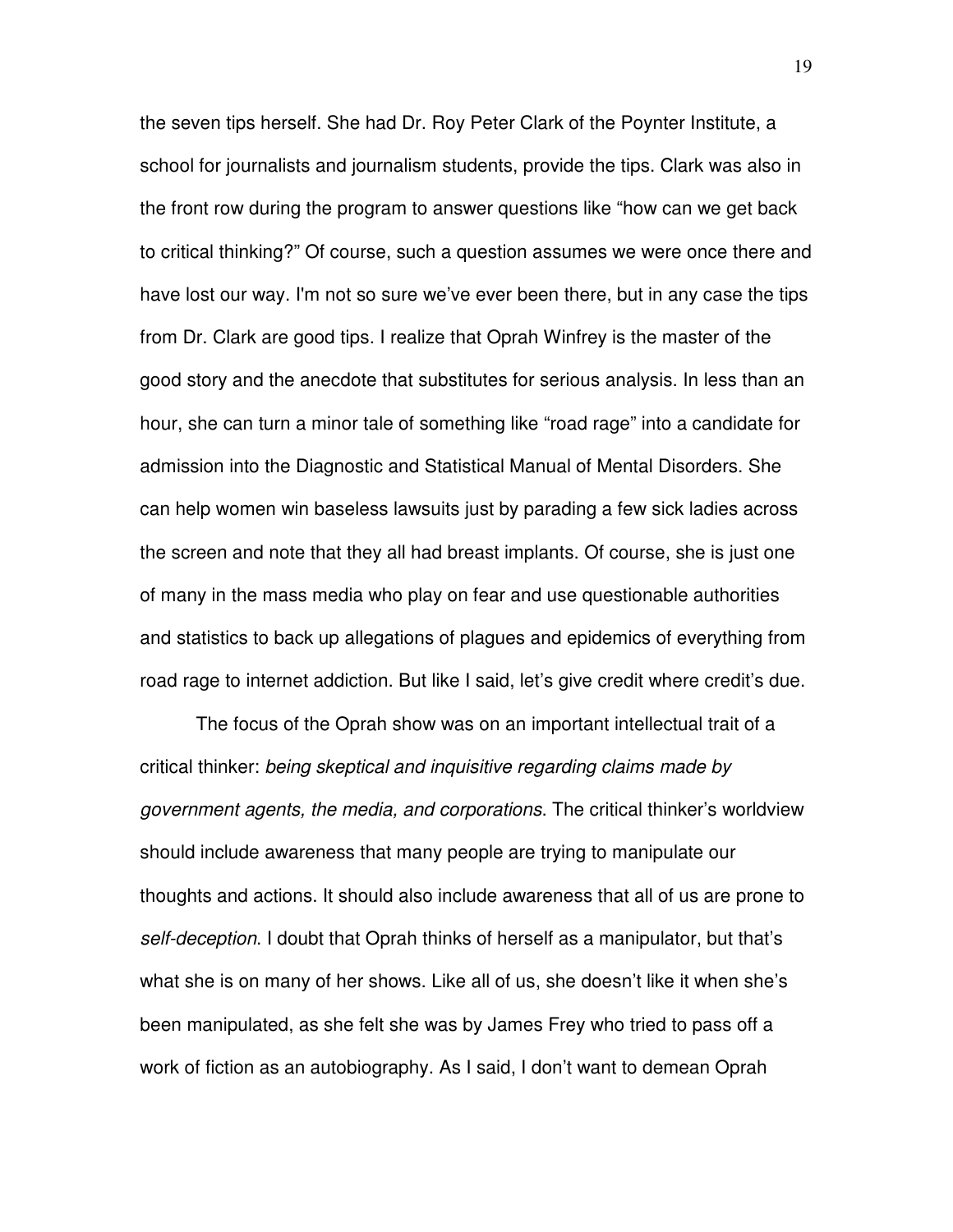because we're all manipulators and we're all self-deceived at times. We should be thankful for at least one or two programs where she is obviously hammering home the importance of getting the truth rather than some feel-good story about angels or spirits or some weepy story that arouses the amygdala without stimulating the frontal lobes.

Anyway, some of the tips she gave for thinking critically about politics are worth repeating. (I've reduced and modified the list for brevity's sake. E.g. Get active. Don't get your reality from TV.) For example:

- 1. Get multiple viewpoints. Read or listen to people on the right, the left, and in the middle.
- 2. Find a role model whom you trust and has a reputation for courage and honesty and isn't always toeing the party line.
- 3. Surround yourself with people who like vigorous conversation rather than shouting matches.
- 4. Don't be afraid to suspend judgment at times. You don't always have to have an opinion on every hot-button issue that comes down the pike. It's okay to say "I don't know."
- 5. Be a skeptic but not a cynic. Don't be afraid to doubt claims that are made without support. Ask questions. But don't stereotype politicians or journalists. Don't assume that they are all liars or intentionally biased. Don't be gullible. Make others provide reasons and evidence for their claims. The skeptic says, "That doesn't sound right to me. Show me the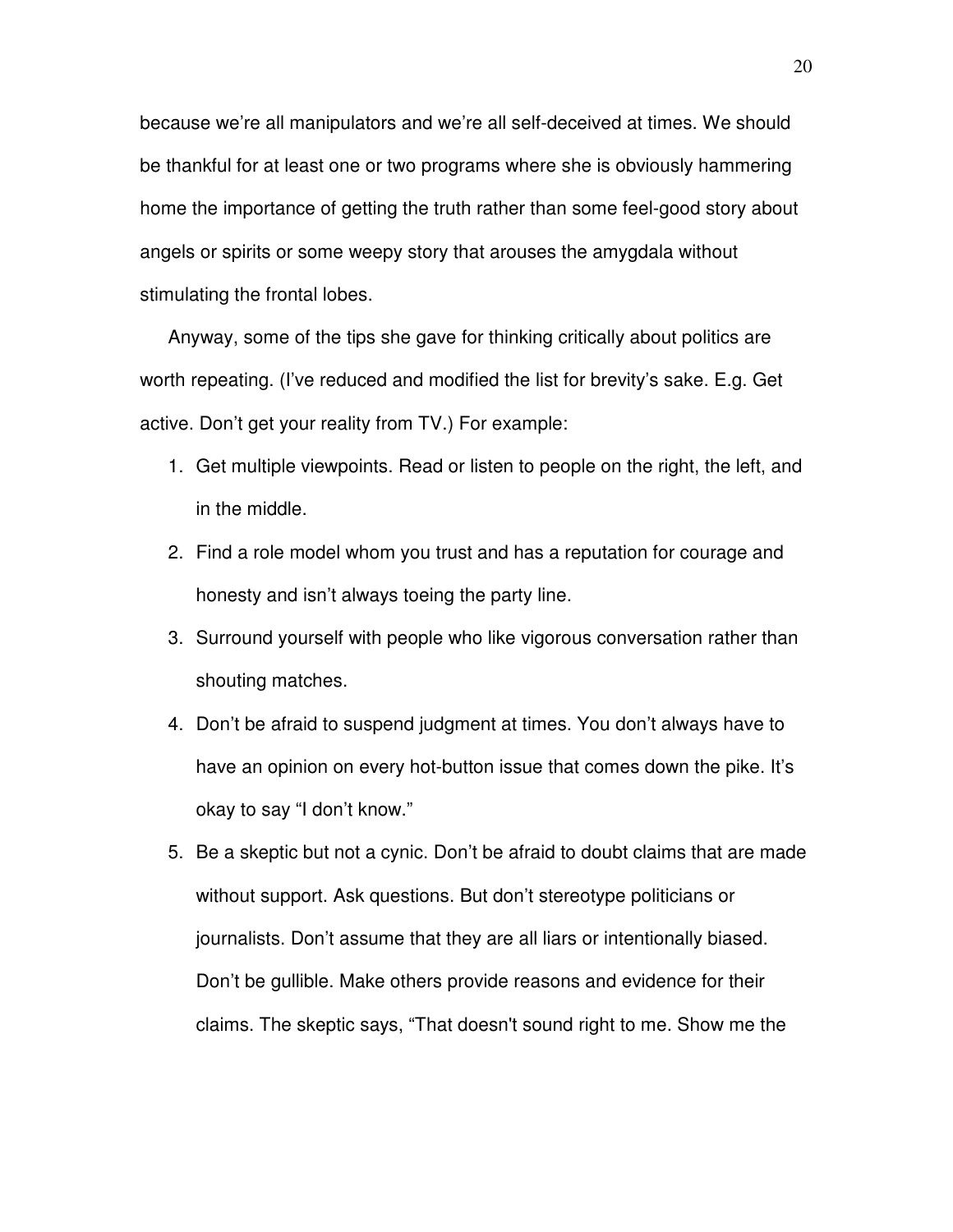evidence." The cynic says "you politicians and journalists are all liars. I don't trust anything you say."

This advice is all well and good, but how much impact did it have? How much impact *could* such a program have? You can't be a critical thinker for a day and then move on or back to things as they used to be. If you don't follow up in a relentless way, all will be forgotten when the next pack of celebrities or politicians bursts into the spotlight.

On a follow-up program, Oprah read some email she'd received regarding the show on Truth in America. Some thanked her for encouraging people to question authority and some criticized her for not standing behind the President. She then showed a clip of Fox commentator Bill O'Reilly describing Oprah as having gone over to the dark side with the far-left liberal secular progressives for encouraging people to be critical of the Bush administration and for promoting Frank Rich's biased book. Oprah responded by inviting O'Reilly to be a guest on her show. She said she was surprised he accepted. He said "I may be an idiot but I'm not stupid." He made it clear that he was there to sell copies of his own biased book. In his book, and on the Oprah show, O'Reilly claims that there are two kinds of people in America: those like him who love and cherish the traditional values of America and the "secular progressives." There would be no discussion of critical thinking. It was back to Oprah as usual, which, I think we all know, is what her audience wants. Even so, I think we should be thankful for small favors and at least when Oprah talked about critical thinking, she was in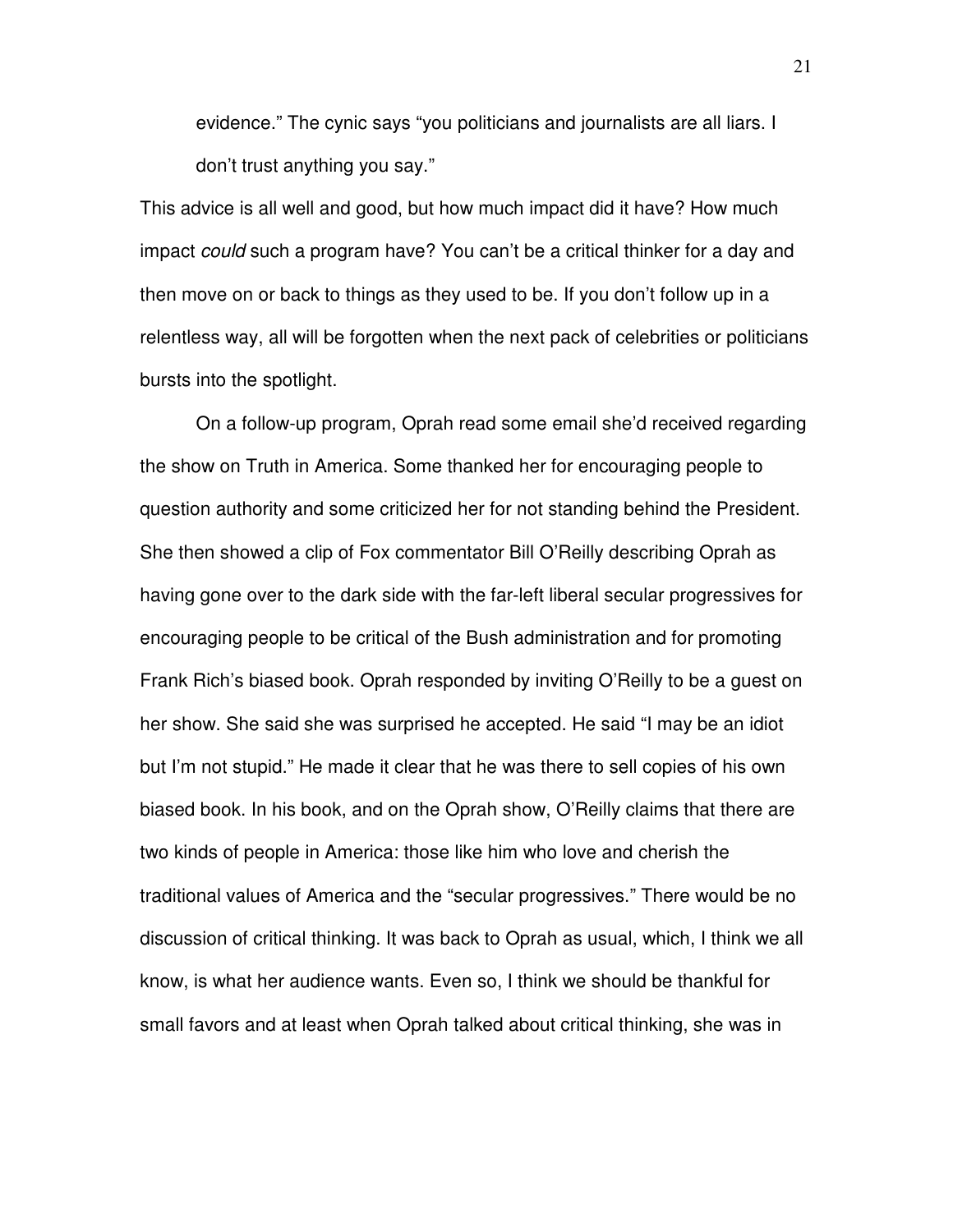fact talking about *critical thinking*, not the promotion of her own spiritual or political worldview.

Overall, she covered a few lessons from Kahane's book, the ones on manipulation of the mass media by politicians, corporations, celebrities, and anybody else who might be in the news. She may have appeared to have contradicted her own advice about thinkers and screamers when she invited O'Reilly on the show, but the advice is still good advice. Can we really blame her for not encouraging her viewers to devote their lives to examining their basic assumptions and start questioning their own worldviews? How long would her show last if she repeatedly warned her audience that they might be wrong about almost everything they believe and exhorted them that until they're willing to subject their own basic beliefs and values to a thorough, fair-minded evaluation, they're not critical thinkers?

Still, I would have liked to have seen her use the opportunity to encourage her viewers to reflect on some fundamental issues in critical thinking. For example, she might have brought up the issue of groupthink, the fact that decision makers often make bad decisions when they surround themselves with people who are afraid to rock the boat by bringing in information and ideas that might conflict with what they think the boss wants or what they think the group closest to the boss wants. Decision making has a moral dimension: the more important the decision and the more people it affects, the more moral responsibility the ones making the decision have to make sure they make the best decision possible under the circumstances. The decision to go to war or not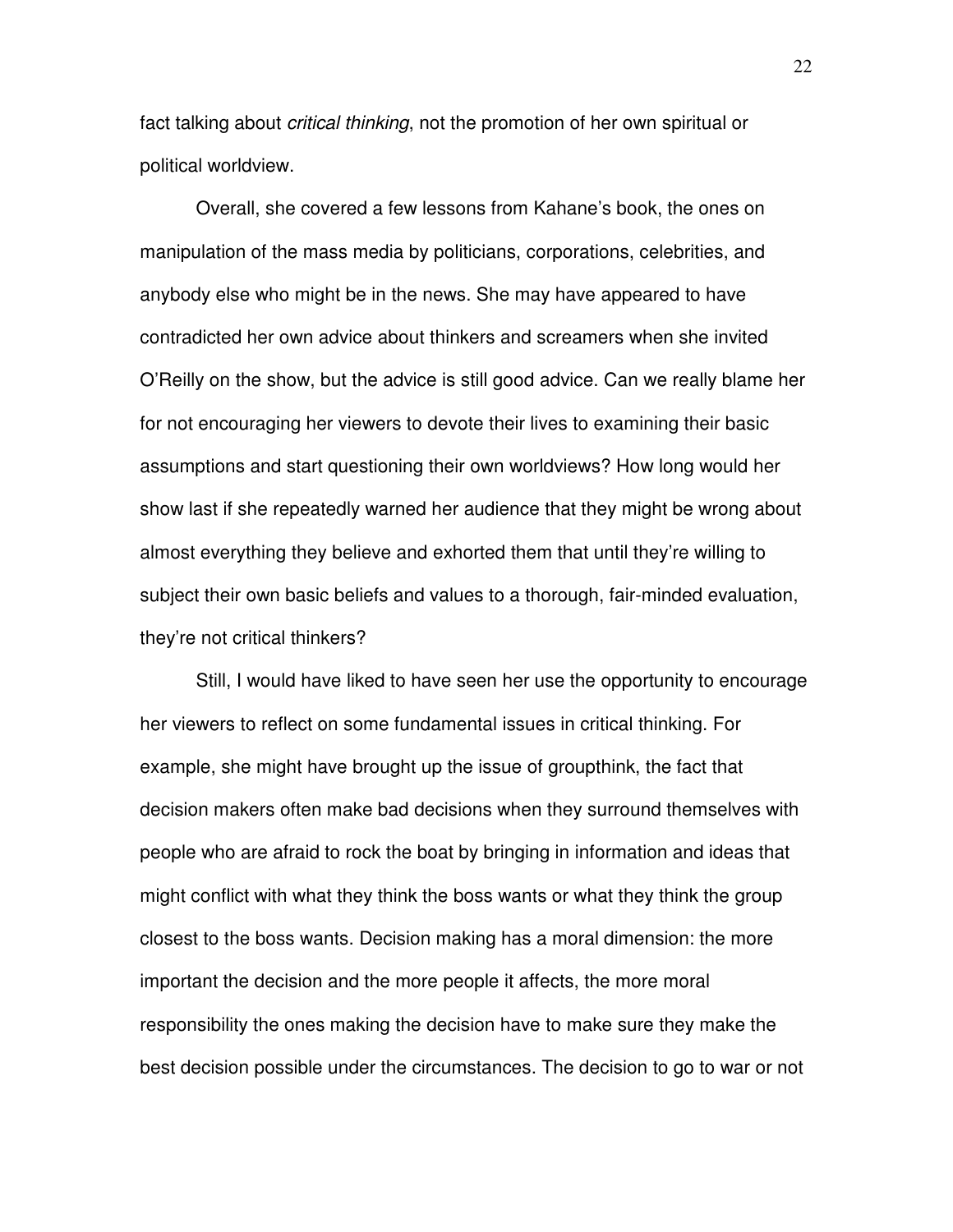is monumental and requires the highest of fair-minded and reflective thinking on the best evidence available. Making a decision and sticking with it is not nearly as important as making sure that the decision is justifiable, especially if the decision impacts the lives of thousand of others. All views, even those that contradict the consensus view, should be heard.

I would have liked to have seen Oprah or Dr. Clark bring up the issue of evaluating evidence, especially eyewitness testimony and photographic evidence. They might have reviewed the dangers of accepting either at face value. Eyewitnesses are not always reliable. Some of them might have ulterior motives in reporting what they do. They might be mistaken in their interpretations of events. Their intentions might be good, but their intelligence might be faulty. Photos might be interpreted in multiple ways.

They might have brought up *wishful thinking* and *self-deception* and how those two psychological factors affect all of us and have to be constantly guarded against, lest they lead us to disastrous decisions that have to be rationalized again and again after our original justification has been shown to be flimsy and unsubstantial.

At the end of the day, however, we have to realize that Oprah's job is entertainment, not education. At least on this one show her heart was in the right place. She was encouraging people to be *independent* thinkers. She was encouraging them to not just follow the party line or accept what politicians, the national press, or celebrities say. She encouraged her audience to be fairminded and get a variety of viewpoints on issues. She advised them not to reject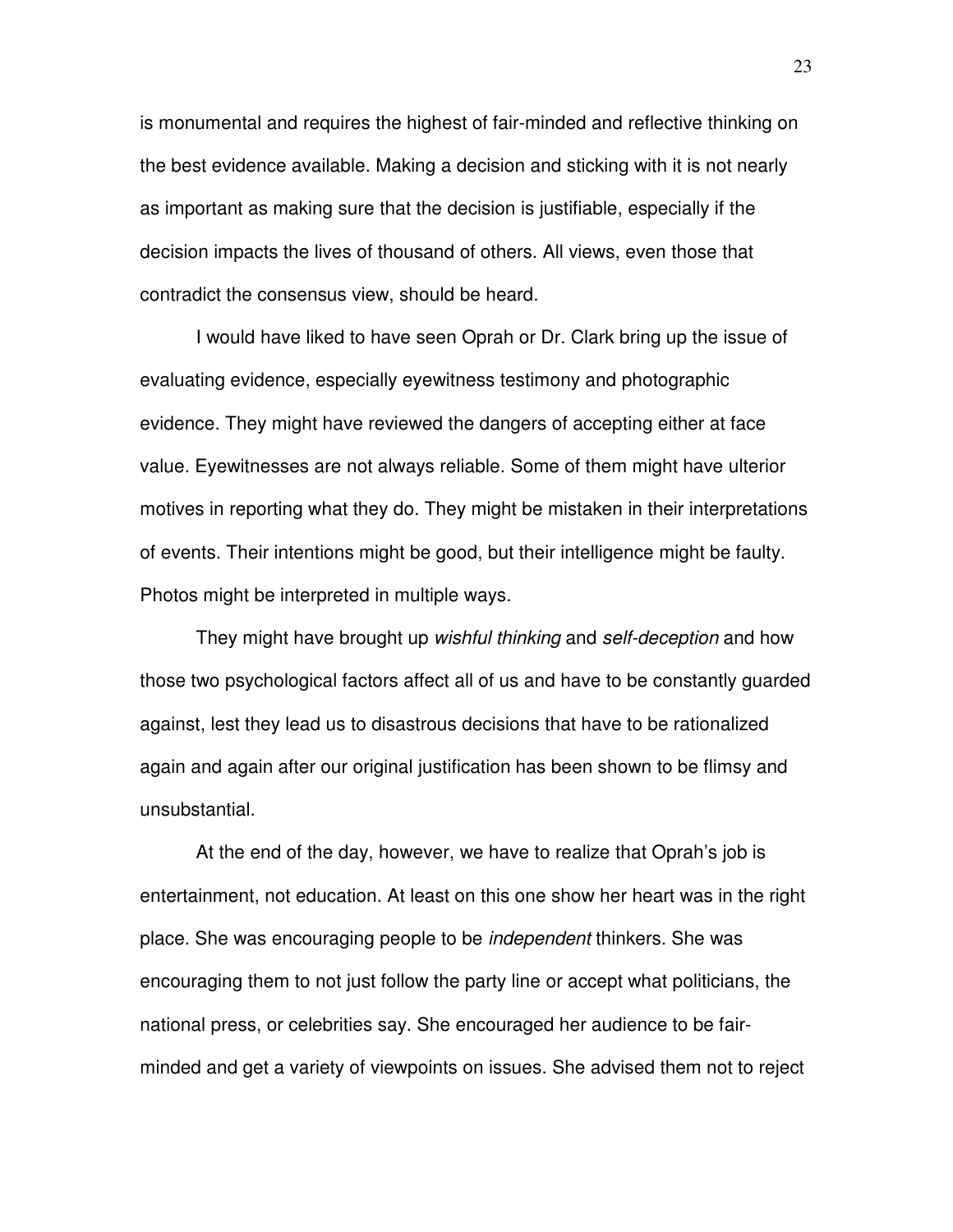outright views that don't jibe with their own. There are, of course, other things of interest besides politics, but these strategies would apply to many other fields. Those of us who teach critical thinking should be grateful that at least for one day Oprah made our jobs a little easier.

§

As I mentioned above, I developed a definition of critical thinking based on Robert Ennis's definition. Mine goes like this: *Critical thinking is thinking that is clear, accurate, knowledgeable, reflective, and fair in deciding what to believe or do.*

The definition and the strategies mentioned earlier can be applied in many subject areas for developing curricula aimed at teaching critical thinking. I've applied this model of teaching critical thinking to three kinds of classes at the college level: in introductory philosophy courses where I use Socratic dialogue as the main teaching tool, the general course in logic and critical thinking, and a content-focused class that applies critical thinking to scientific studies of the paranormal.

I didn't know it when I started my teaching career but I was teaching critical thinking in my introduction to philosophy course and in my introduction to logic course. I didn't know it because the expression was not in vogue in 1974. It became a popular buzz word in California after November 1, 1980, when Glen Dumke, the Chancellor of the California State University and Colleges (as they were then called), issued an executive order regarding General Education-Breadth graduation requirements for the CSU system. It ordered that graduates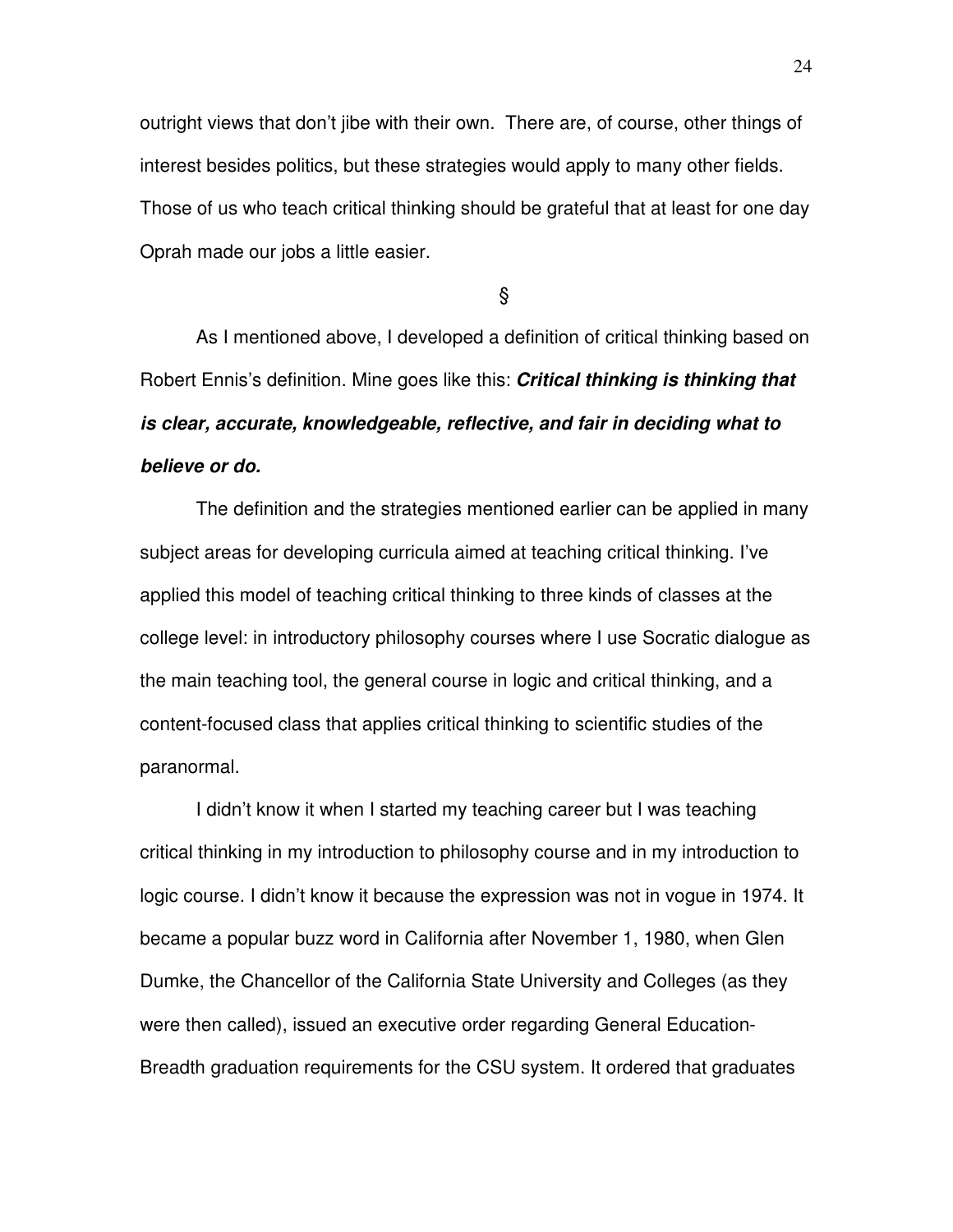"will have achieved the ability to think clearly and logically [and] to critically examine information…." Dumke made it clear that he meant a lot more by the expression "critical thinking" than just "being critical" or identifying common fallacies in reasoning. Dumke wrote:

Instruction in critical thinking is to be designed to achieve an understanding of the relationship of language to logic, which should lead to the ability to analyze, criticize, and advocate ideas, to reason inductively and deductively, and to reach factual or judgmental conclusions based on sound inferences drawn from unambiguous statements of knowledge or belief. The minimal competence to be expected at the successful conclusion of instruction in critical thinking should be the ability to distinguish fact from judgment, belief from knowledge, and skills in elementary inductive and deductive processes, including an understanding of the formal and informal fallacies of language and thought.

Similar requirements quickly followed for the California Community Colleges. Philosophy departments were ecstatic. This looked like a Full-Employment for Philosophers Act, since the requirements it laid out are the core topics in logic and other philosophy courses. Community college philosophy departments would benefit because many of our students transfer to the state universities. Our introduction to philosophy course and our introduction to logic course were both immediately accepted by the CSU campuses as satisfying the new critical thinking requirement.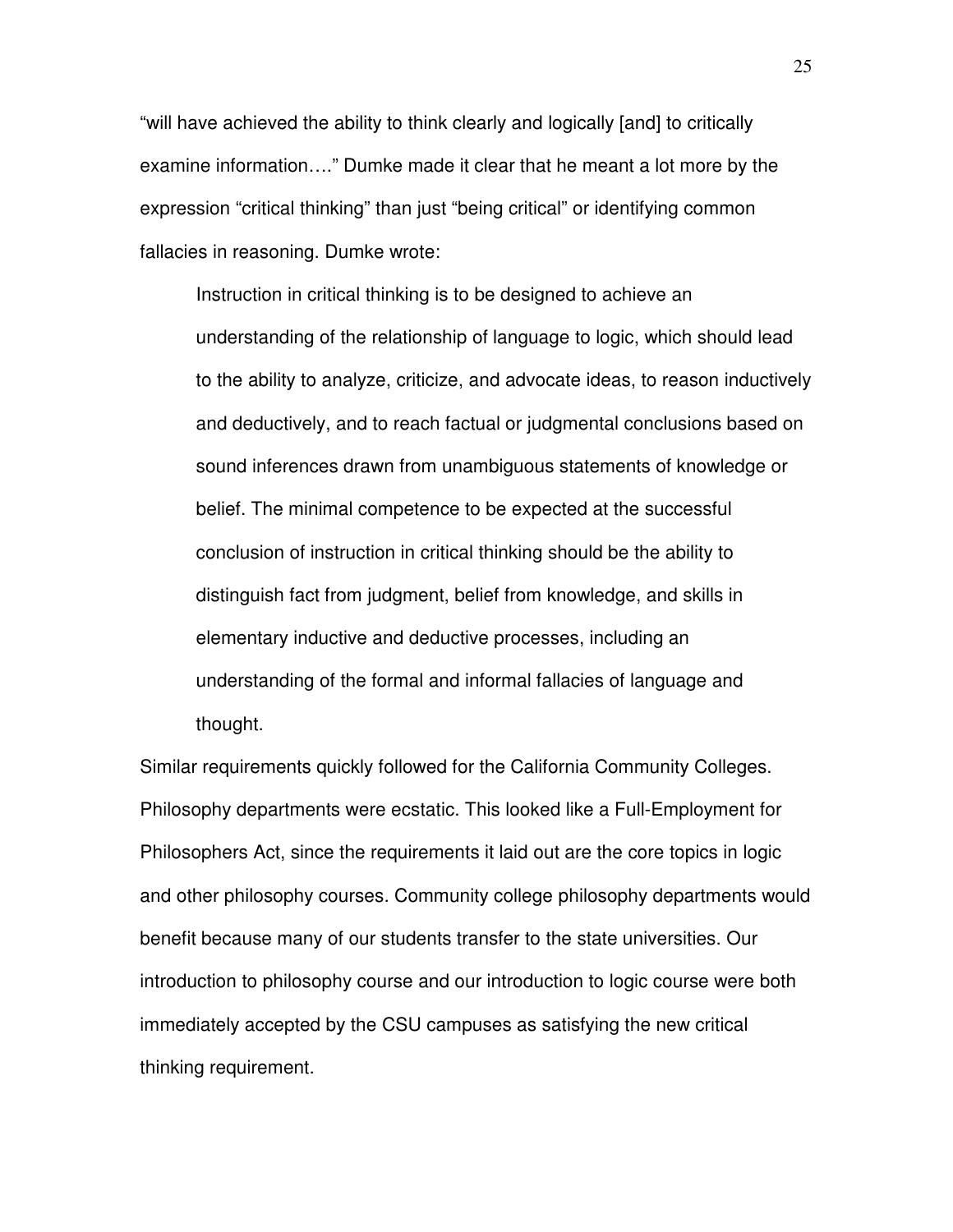Even though our intro to logic course fit the definition of critical thinking that the CSU Chancellor had presented, that definition would not hold the center. Faculty in many departments began meeting and reflecting on "critical thinking" and its relation to their courses. Sonoma State University, in addition to sponsoring several international conferences on critical thinking, set up The Center for Critical Thinking. A movement had begun, textbooks were rewritten and several new texts came out that identified themselves as critical thinking texts. New courses were designed and old courses were redesigned. It was either adapt or die for our intro to logic course. It gradually became a critical thinking course and is now called Logic and Critical Reasoning instead of Introduction to Logic.

Basic introductory courses in philosophy allow me to explore with my students some interesting topics in areas like metaphysics, epistemology, ethics, philosophy of religion, and philosophy of science. Since I consider Socrates to be a model critical thinker, it is natural for me to use the Socratic method when exploring issues like free will and determinism or the existence of God. Students quickly learn that I'm not interested in *what* they think or what their *opinion* is on anything. Anybody can think and have an opinion, but what matters to me as a teacher of critical thinking is *what reasons you have for thinking what you do* and *can those reasons stand up to scrutiny?* If a student tells me that she really likes the argument from design, I'll ask her why. And when she tells me that it *just makes sense to her* or that *she can't believe that everything just happened randomly and that there's no rhyme or reason to anything and our lives are*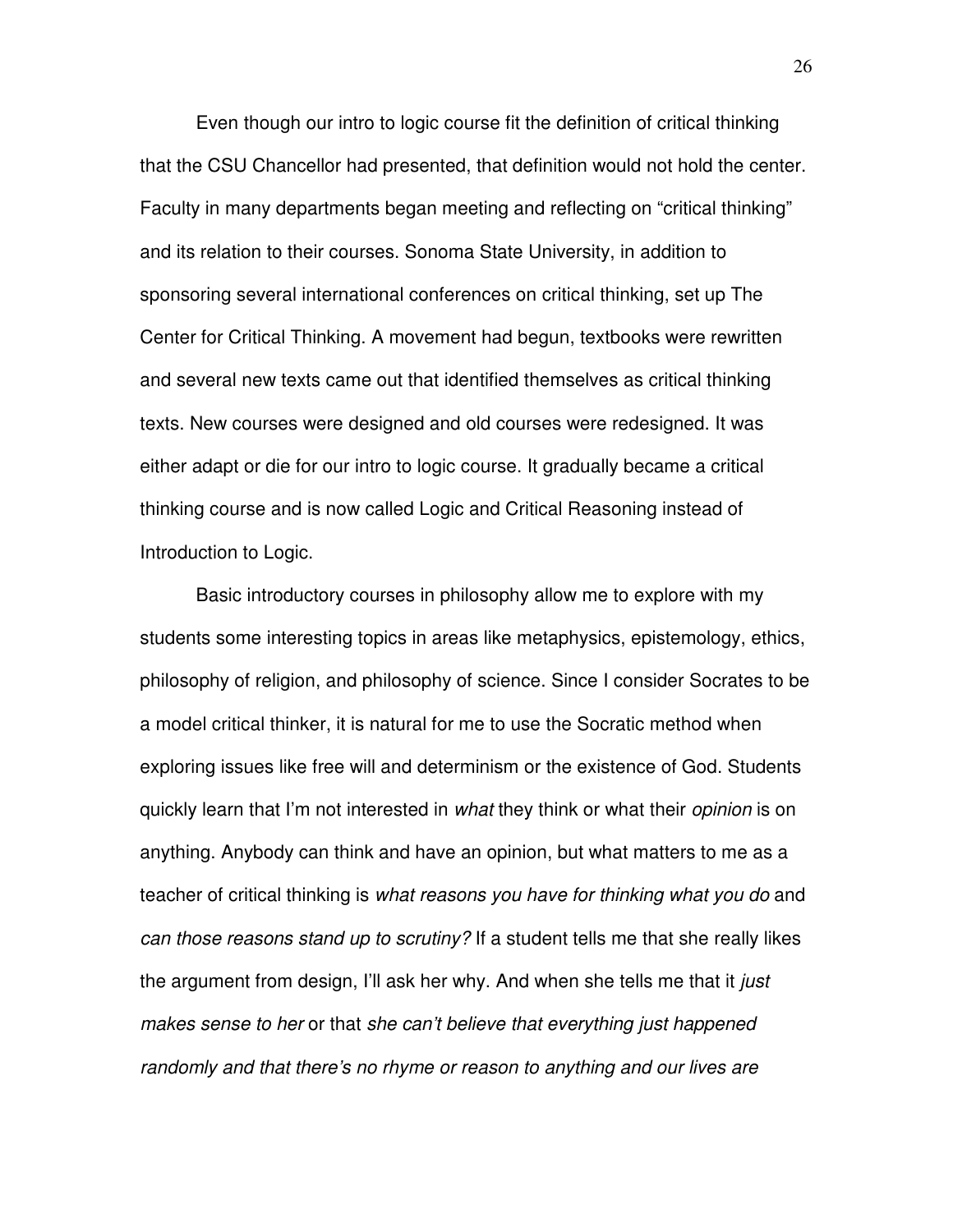*meaningless*, she is not going to be allowed to sit down with a smile on her face to the accepting nods of the other students, all of them content with their belief having been eloquently stated by their comrade. It's my job to ask her questions that might prod her into thinking critically about the problem before us: we've got this universe and it seems to be governed by what we call laws of nature and we're wondering how it got here, how it got to be the way it is, and what our place in the scheme of things might be. One possibility is that it was designed by some sort of powerful creator for some reason known perhaps only to the creatorbeing. The student thinks that the alternative to this possibility is that the universe came into being randomly and has no purpose and neither does her life or that of anyone else. It's my job to ask her questions that attempt to get her to realize that the alternative isn't a totally "random" universe (there are laws of nature, after all) and that living a meaningful life is not necessarily connected to whether the universe as a whole has any purpose. I must ask her questions to try to get her to clarify her concept of this designer. I'm not there to affirm her worldview nor am I there to bust it up. I'm there to try to get her to examine it and clarify it and understand it better so that she has a more rational understanding of what it is she's saying. Ultimately, I want her to be able to rationally defend whatever philosophical position she takes. As a human being, I care what beliefs my students have. But as a critical thinking teacher, I don't care what their positions are. What I care about is how they defend them.

Socrates made people clarify their claims and he asked questions that didn't just reveal flaws in those claims, such as contradictions or questionable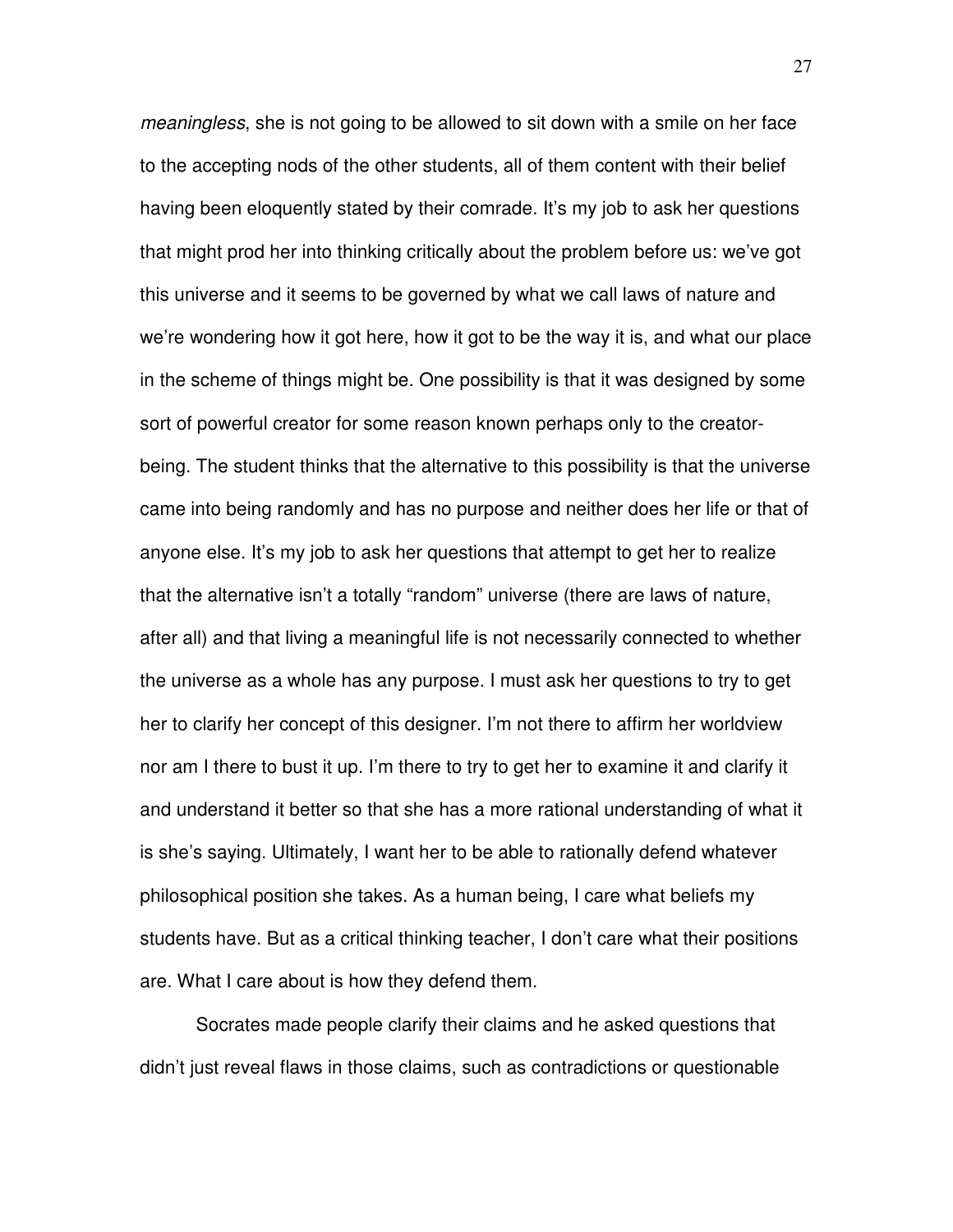implications. He also raised the question as to what else is possible. He might get Euthyphro to say that piety is doing what pleases the gods and then get him to see that it's possible piety means something else altogether. Socrates represents the critical thinking disposition: he's *open-minded, inquisitive,* and *skeptical*. This disposition is essential to the ability to see and consider alternatives, one of the fundamental skills of a critical thinker.

Socrates is also a model for how critical thinkers are sometimes poorly received by the general public and those in power. People who question authority, who aren't afraid to say what's on their minds even if it's unpopular, who challenge traditional beliefs and customs, who rock the boat and don't go along with the crowd, are not usually popular figures. I think critical thinking teachers should try to get students to understand the value to society of people like Socrates, as well as the benefit that comes to the individual from being an independent thinker.

In addition to Socratic modeling, another useful technique for stimulating critical thinking is to pose outrageous scenarios for the students to reflect on. For example, after discussing various arguments regarding free will and determinism, I'll ask the students to consider the following: if you had the power to implant every person in society with a chip that would make it impossible for them to do evil, would you do it? You can define evil any way you want. Would you do it? Consider the consequences of your action and the assumptions you are making. What would society be like? What would human beings in your society be like? Would you do it? Remember, I tell them, we're always talking about getting rid of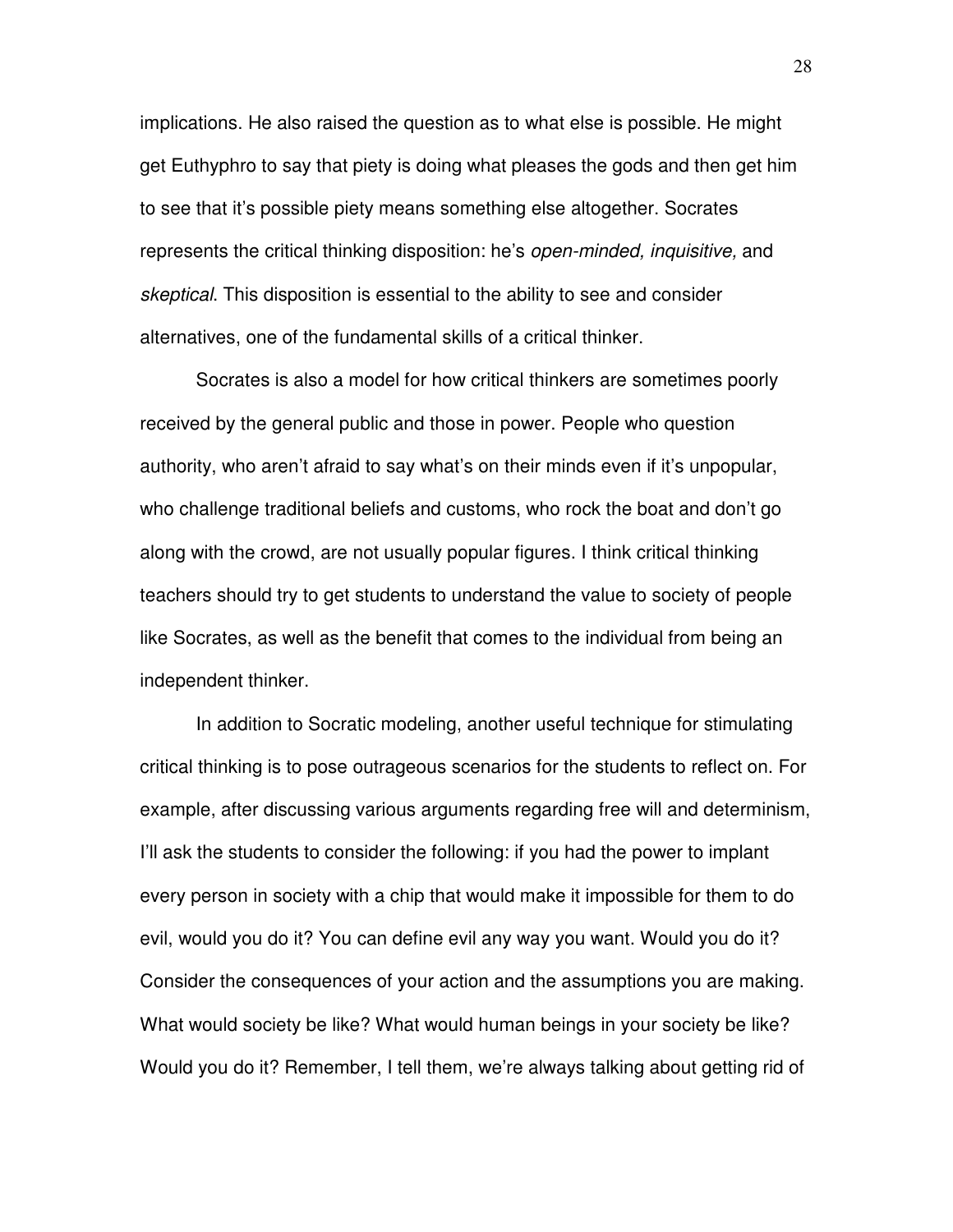evil, of stopping crime, of ending rape, child molestations, and war. You can do it with the flip of a chip. Would you do it? Defend your answer. As a critical thinking teacher, I don't really care what answers they give or how eloquently they express themselves. I care about the *reasons* they give for their answers. Can they justify whatever positions they take? (This exercise also serves to prepare them for the so-called 'problem of evil' when we get to arguments for and against believing in God.)

The general philosophy class is fun and it allows me to challenge students to think about their thinking, to analyze, evaluate, and advocate arguments. The Socratic method of demanding clarification and encouraging cross-examination can be used at many levels and in many different kinds of courses. Even so, I prefer teaching the Logic and Critical Reasoning course. If I had my way, students wouldn't be allowed to take introduction to philosophy or ethics or many other lower division classes until *after* they'd passed the logic and critical thinking course. In the general critical thinking course, students are taught the basics of argument evaluation. If they knew those basics, most of them would do a lot better in their philosophy courses. These basics can be taught in many content area classes, but they take time and the more time spent on such matters, the less time there is for covering the content of the course.

In the general critical thinking course, in addition to teaching various critical thinking skills and emphasizing the importance of the *attitude* or *disposition* of the critical thinker, I get to spend a good deal of time reviewing some of the major obstacles to critical thinking and some of the things that limit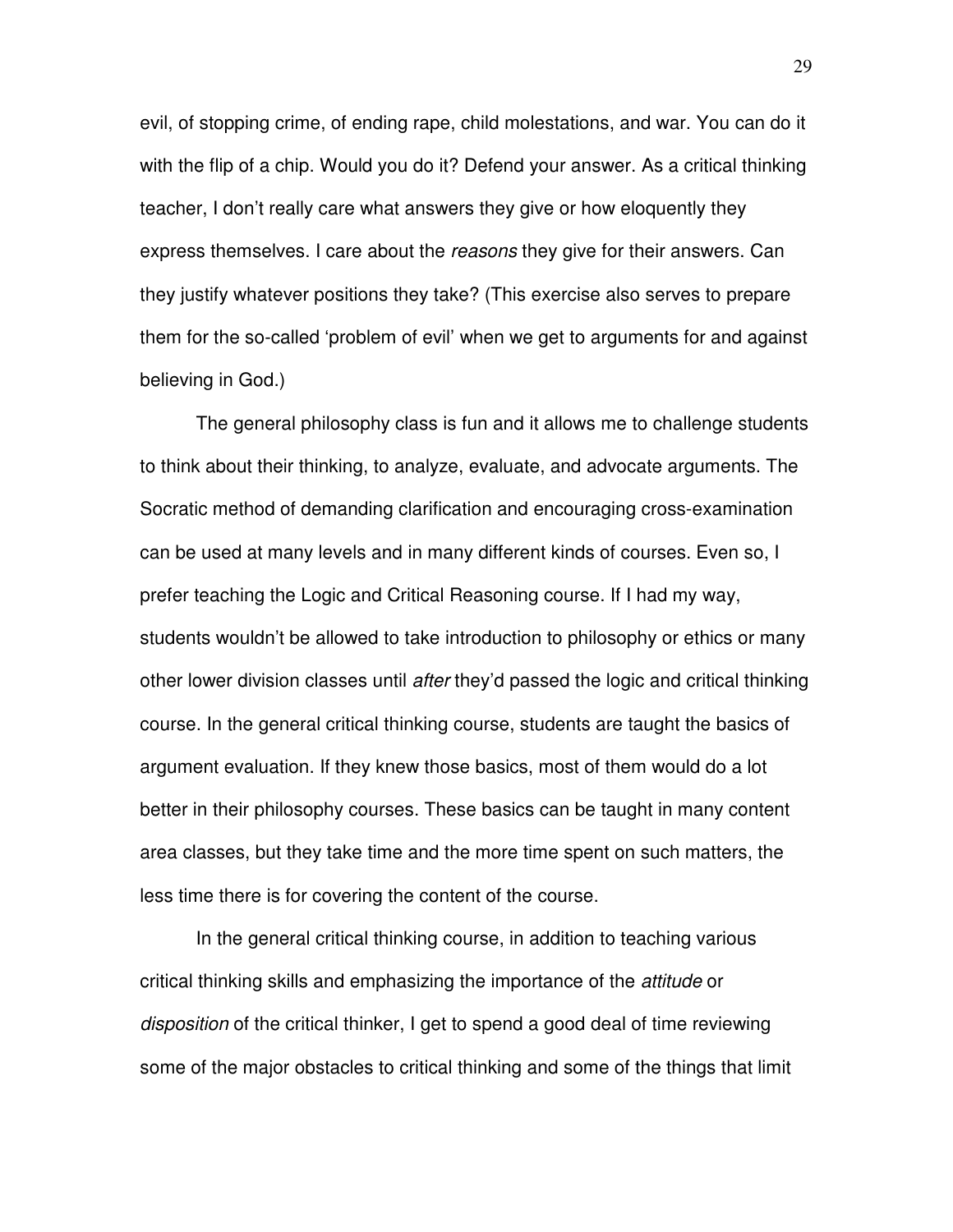our ability to be successful at fair-minded, reflective thinking about beliefs and actions. Many of these topics could be and are covered in psychology and other classes. I've written about many of these affective, cognitive, and perceptual biases and illusions on my website, The Skeptic's Dictionary. A list of them may be found in the entry on *hidden persuaders*

#### *(http://www.skepdic.com/hiddenpersuaders.html)*.

It's important that students understand why they can't take experience at face value and why they should be open to alternative explanations for their own and other people's experiences. I'm able to bring this point home most effectively in my *critical thinking about the paranormal* course. In that course, we explore the nature of anecdotal evidence and why scientists have tried to study the paranormal under controlled conditions that are repeatable. We study the history of psi research (a short version of which I have published online at http://www.skepdic.com/essays/psihistory.html) to discover errors and attempts at correcting those errors in research methods that have occurred over the past century and a half. We also examine what are considered the best scientific evidence for the paranormal: the ganzfeld telepathy studies and the PEAR micro-PK studies. We also examine the best of the healing prayer studies and Gary Schwartz's so-called *afterlife experiments*. (For a complete list of what we study, see the syllabus for the course, which is posted online at

#### http://www.skepdic.com/essays/phil322.html.)

In both the general critical thinking course and in the paranormal course the students learn the limitations of *anecdotal evidence* and the importance of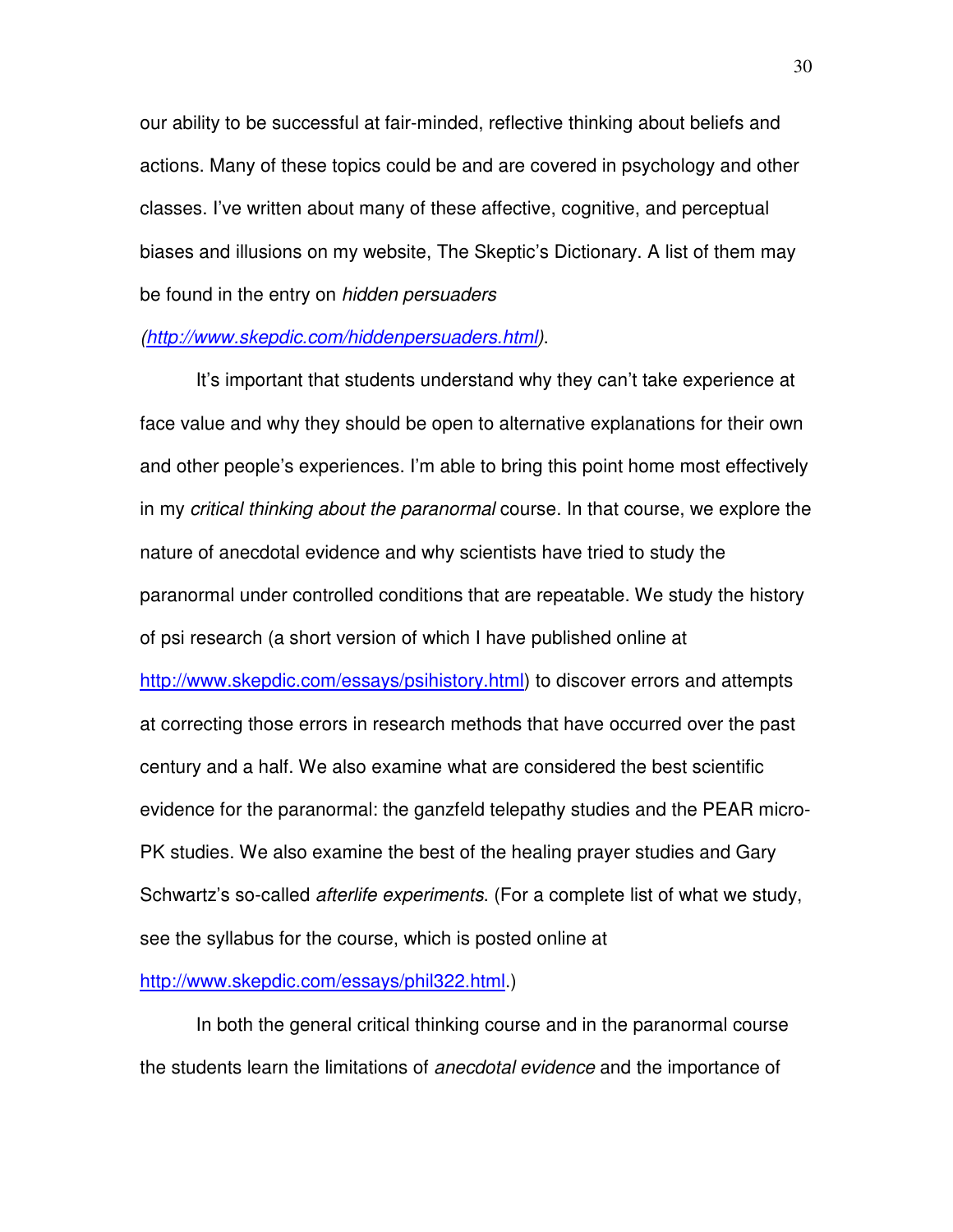*controlled studies*. In the paranormal course, I spend an entire class period listening to anecdotes of the paranormal from students. To encourage them to be open-minded, in addition to having them read a number of entries from *The Skeptic's Dictionary,* I have them read Gary Schwartz's *The Afterlife Experiments* and Dean Radin's *The Conscious Universe,* which has a chapter with a number of vivid, detailed stories of paranormal experiences.

We review several anecdotes from Radin's text and from the students, who always have a few beauties of their own to share. I also share some of the stories people have shared with me over the years in response to my Skeptic's Dictionary website. We examine seemingly paranormal events and explore various alternative explanations. Yes, the event might be paranormal, but it might be *coincidence*. Or there might be some *physical* or *psychological* explanation for the event. Or there might be a *hoax* or *fraud* involved. For example, one student told the following story and we then discussed it in class. She and some friends were out for a drive in a car and they came to a stop behind another car. The group had been discussing the paranormal and one of them suggested they try to make the trunk on the car in front of them open up by using their minds to concentrate on making it happen. When the car in front of them started to move, to their surprise its trunk opened. One possibility is that they demonstrated psychokinetic powers. Another is that it was a coincidence, albeit a very unlikely one, that the trunk opened right after they had tried to open it with their mental intention. Another is that one of them consciously or unconsciously perceived that the trunk was open, which led her to consciously suggest that the group try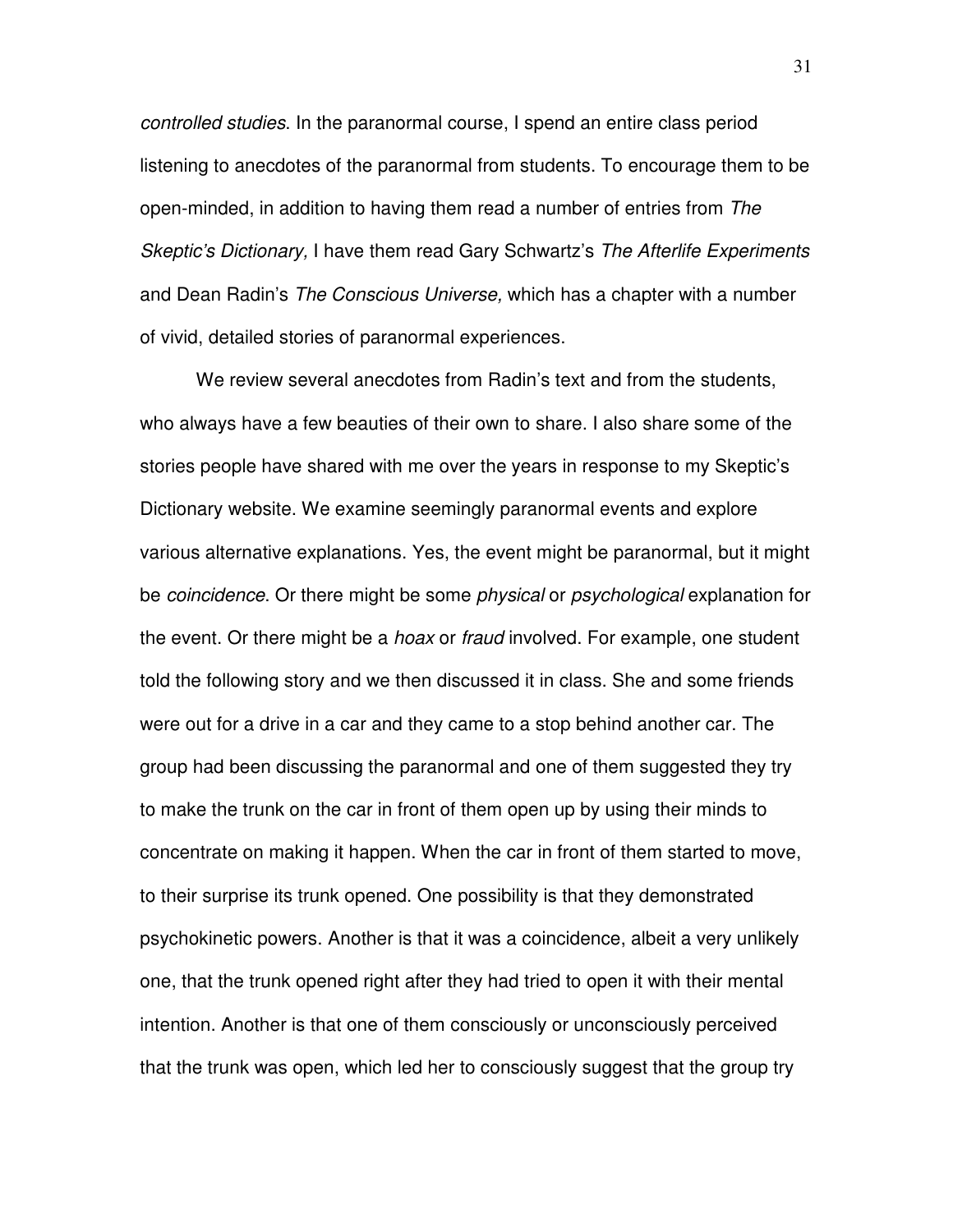it. It would be farfetched, but it's possible that it was a hoax that involved either a conspiracy between one of the girls in the back car and somebody in the front car, or some sort of remote trunk opener operated by one of the girls in the car. It's also possible that the student telling the story made the whole thing up. After the students and I had discussed the various possibilities, I asked the one who told the story if she and her friends had tried it again on another car. If a second trunk had popped open when they concentrated on it, the coincidence probability diminishes to near zero and the hoax explanation gets much more complicated and less feasible. The psychological explanation in terms of unconscious perception gets pretty remote if the experiment is repeated soon after the initial test but on a different car. Had they tried it again and again, always with success, then the paranormal explanation would seem to move to the top of the list as the most plausible. Unfortunately, they didn't try it again. But a discussion of why they should have then led to a discussion of controlled experiments, why we do them, and how we might set one up to test psychokinetic powers.

One of my favorite activities in the paranormal course is pretending to be a scientist for a day. I wear a white lab coat, put signs on the classroom doors that say ESP EXPERIMENT GOING ON – PLEASE KEEP YOUR THOUGHTS TO YOURSELF, dim the lights, and recreate a pathetic version of the J. B. Rhine ESP card experiments.

Zener cards are easy to make. One deck consists of 25 cards, 5 of each of the following: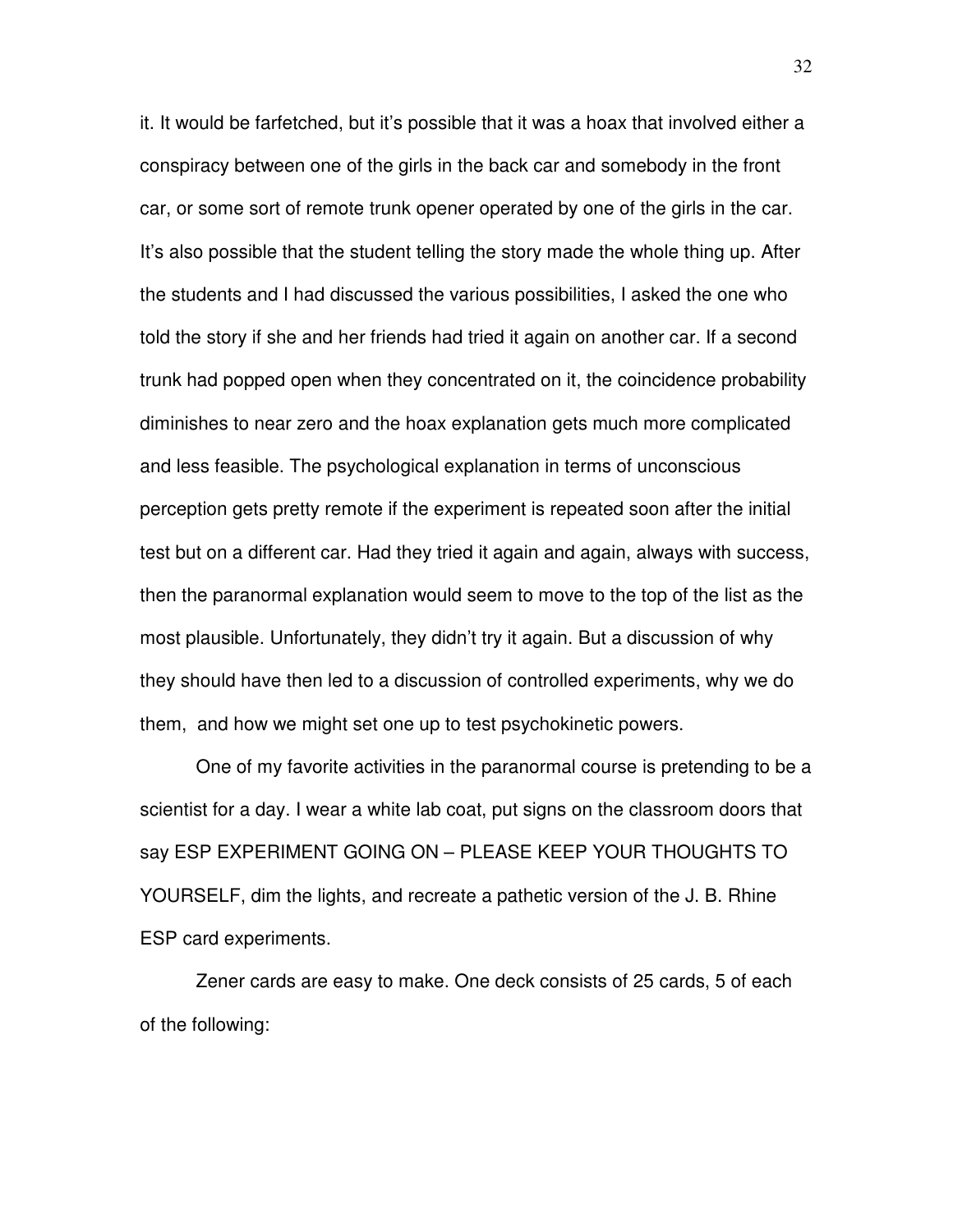

Here is a general description of the experiment:

The tests involve a sender and a receiver. The sender concentrates on the

selected card while the receiver concentrates on trying to get information from

the sender's mind (telepathy) or from the card itself (clairvoyance).

Things I ask the students to consider about setting up this experiment:

- 1. null hypothesis
- 2. physical layout
- 3. method of selecting cards to send, including randomization procedures
- 4. method of record keeping
- 5. number of trials
- 6. objective: what are we measuring and how are we going to measure it?
- 7. theoretical assumptions: concentration on sending and receiving data enhances psychic ability and scoring significantly greater than expected by chance (statistically) indicates ESP
- 8. problems: no way to distinguish clairvoyance from telepathy by this test; sensory leakage and cheating could also account for significant deviation from chance
- 9. documentation

Calculating chance odds:

With a deck of 25 cards, going through the deck with replacement (i.e., once a

card has been selected it is returned to the deck), getting 5 correct (20%) would

be about what we'd expect by chance. (We can't be *exactly* sure what would be

expected by chance because pure chance is calculated by assuming an *infinite*

number of tries.)

We predict that a group of people taking such a test would score at about

chance level. For a run of 100 trials, we expect individual scores to range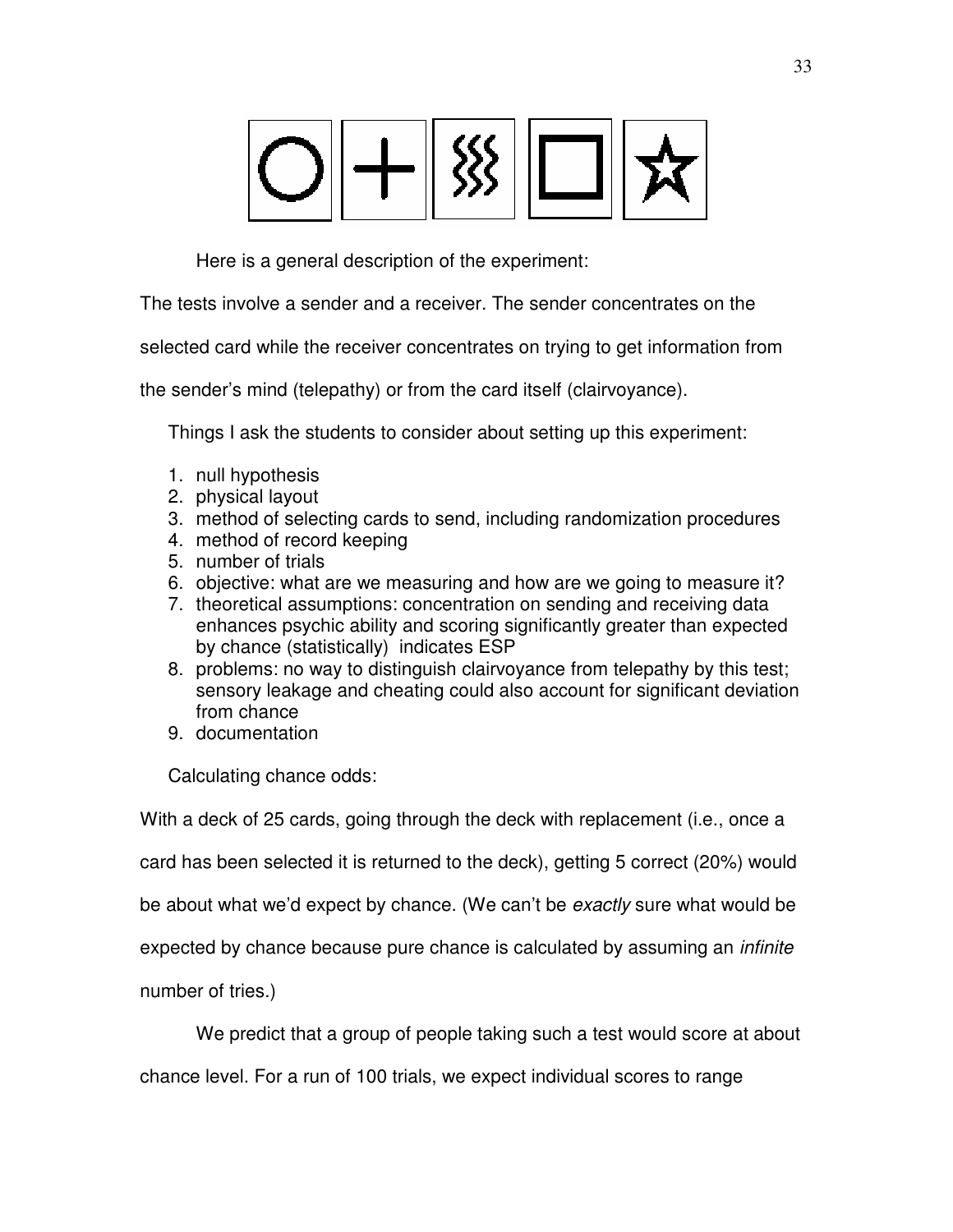between 12 and 28. (Here I bring in a colleague from the statistics department to explain why this is so.)

Our procedure:

We run two trials of 25 tries each, using a computer to generate the order of the cards the sender will concentrate on. I created 50 cards (out of ordinary 3 x 5 index cards and a black marker) to match the computer selections. We then ran two trials of 25 each with a Zener deck without replacement and without feedback (we just went right through the deck after shuffling them and did not tell the participants what cards were selected until the test was completed).

In one study, the results were: Overall, we had 22 participants who got a cumulative 431 correct out of 2,200 chances (19.6%). They got 15 more correct (3.5%) in the last 2 sets of trial (no computer).

The highest score was by a co-conspirator (an ethics teacher) who cheated her way to 56% correct. The highest score by a non-cheater was 25. The lowest was 14.

The cheater was signaled for three of the kinds of cards. Her score was 68% correct on three of the four trials. She could not see my signals in the third trial and only got 5 of 25 correct in that trial.

In our discussion session, we considered:

- 1. How might we explain the ethics teacher getting 56% when 20% was chance expectation?
- 2. How might we explain that one student got only 14% right and another got 25% right, if 20% is chance expectation?
- 3. What conclusion should we draw from our data?
- 4. How might we improve the design of the test?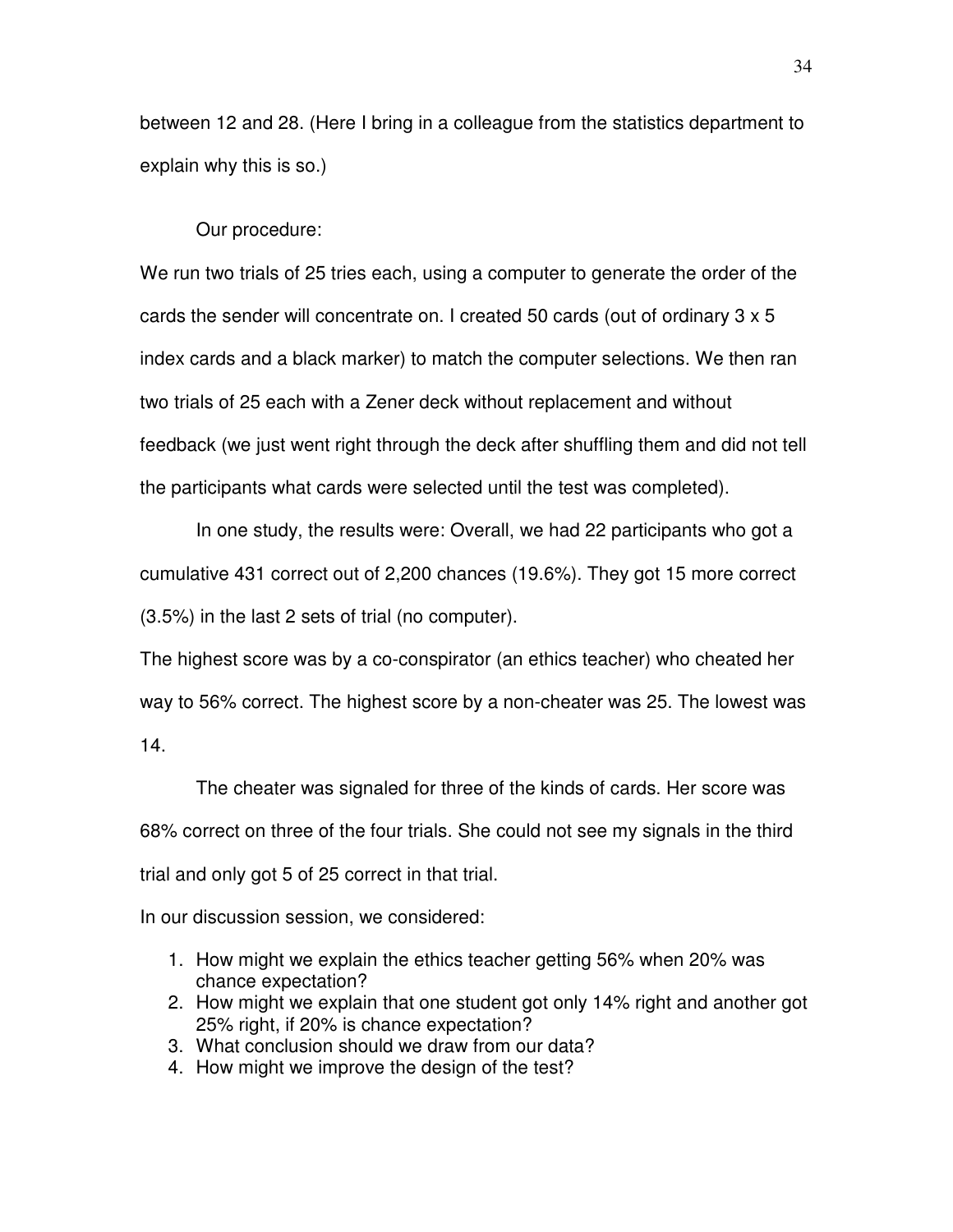Some might ask why we bother to teach critical thinking and why we care so much about encouraging rationality. Some might wonder why teachers of critical thinking sometimes act as if the future of civilization depended on rationality. Well, guess what? It does. As somebody—I think it was Stephen J. Gould—once said when asked if he realized that the forces of irrationality were winning: *maybe so, but imagine what it would be like if we did nothing*.

If *we* don't do it, who will?

If not now, when?

§

**March 28, 2007**

## **Further Reading**

Alcock, J. (1995). "The Belief Engine," Skeptical Inquirer. 19(3): 255-263.

Browne, M. Neil and Stuart M. Keeley (2006). *Asking the Right Questions: A Guide to Critical Thinking*, 8th edition. Prentice-Hall.

Carroll, Robert Todd. (2005) *Becoming a Critical Thinker A Guide for the New Millennium*. 2nd edition. Pearson.

Damer, T. Edward (2004). *Attacking Faulty Reasoning: A Practical Guide to Fallacy-Free Arguments*. 5th edition. Wadsworth.

Engle, Morris S. (2000). *With Good Reason: An Introduction to Informal Fallacies*, 6th edition. Bedford Books.

Fezer, Karl Dietrich. (2001) *Scholarly World, Private Worlds*. Xlibris Corporation.

Giere, Ronald. (2005) *Understanding Scientific Reasoning*. 5th ed. Wadsworth.

Gilovich, Thomas. (1993*) How We Know What Isn't So: The Fallibility of Human Reason in Everyday Life*. The Free Press.